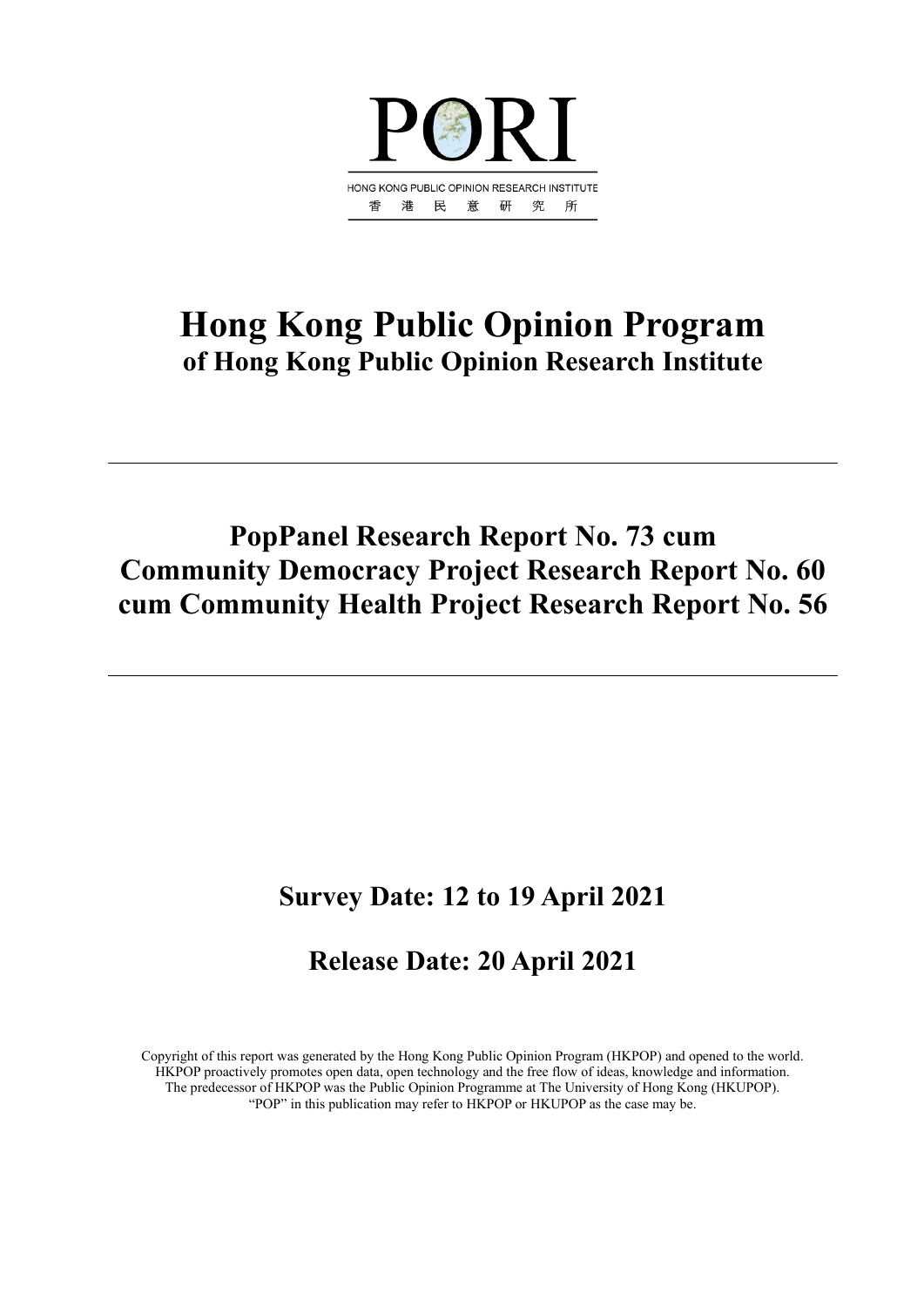# **Part 1: Community Democracy Project: Community Health Module**

# **Research Background**

Initiated by the Hong Kong Public Opinion Research Institute (HKPORI), the "Community Integration through Cooperation and Democracy, CICD" Project (or the "Community Democracy Project") aims to provide a means for Hongkongers to re-integrate ourselves through mutual respect, rational deliberations, civilized discussions, personal empathy, social integration, and when needed, resolution of conflicts through democratic means. It is the rebuilding of our Hong Kong society starting from the community level following the spirit of science and democracy. For details, please visit: [https://www.pori.hk/cicd.](https://www.pori.hk/cicd)

The surveys of Community Democracy (CD) Project officially started on 3 January 2020, targeting members of "HKPOP Panel" established by HKPORI in July 2019, including "Hong Kong People Representative Panel" (Probability-based Panel) and "Hong Kong People Volunteer Panel" (Nonprobability-based Panel). This report also represents Report No. 73 under HKPOP Panel survey series, as well as Report No. 60 under the CD Project survey series. Since CD Project aims to gauge the opinions of members in different communities, HKPORI needs to continuously recruit new panel members and map their profile with their respective constituency areas to form "HKPOP Community Panel" including "Community Representative Panel" and "Community Volunteer Panel" first, and then conduct the research.

In view of the outbreak of Novel Coronavirus (also known as "Wuhan Pneumonia") in late January 2020, HKPOP kick-started the "Community Democracy Project: Community Health Module" or "Community Health Project" using a PopPanel survey design to study the public's views on the epidemic and the Government's relevant polices using small communities such as housing estates as the unit of analysis. The survey covers people's views on their perceived chance of contracting pneumonia, appraisal on the government's handling of the disease, impacts of the border closure, calls for strike by frontline medical staff, community outbreak, work-from-home arrangement, immigration controls, general use of face masks as well as the government's implementation of relevant policies. This is the Report No. 56 under the Community Health Project survey series. The special feature of the Community Health Project is the lowering of respondents' age bracket to 12 years old, in order to obtain more comprehensive samples.

HKPOP sent out emails to all panel members at the beginning of the survey, inviting them to fill in the questionnaire at the designated online platform. Members were allowed to make repeated submissions, while only the last submission of each individual member would be used for analysis.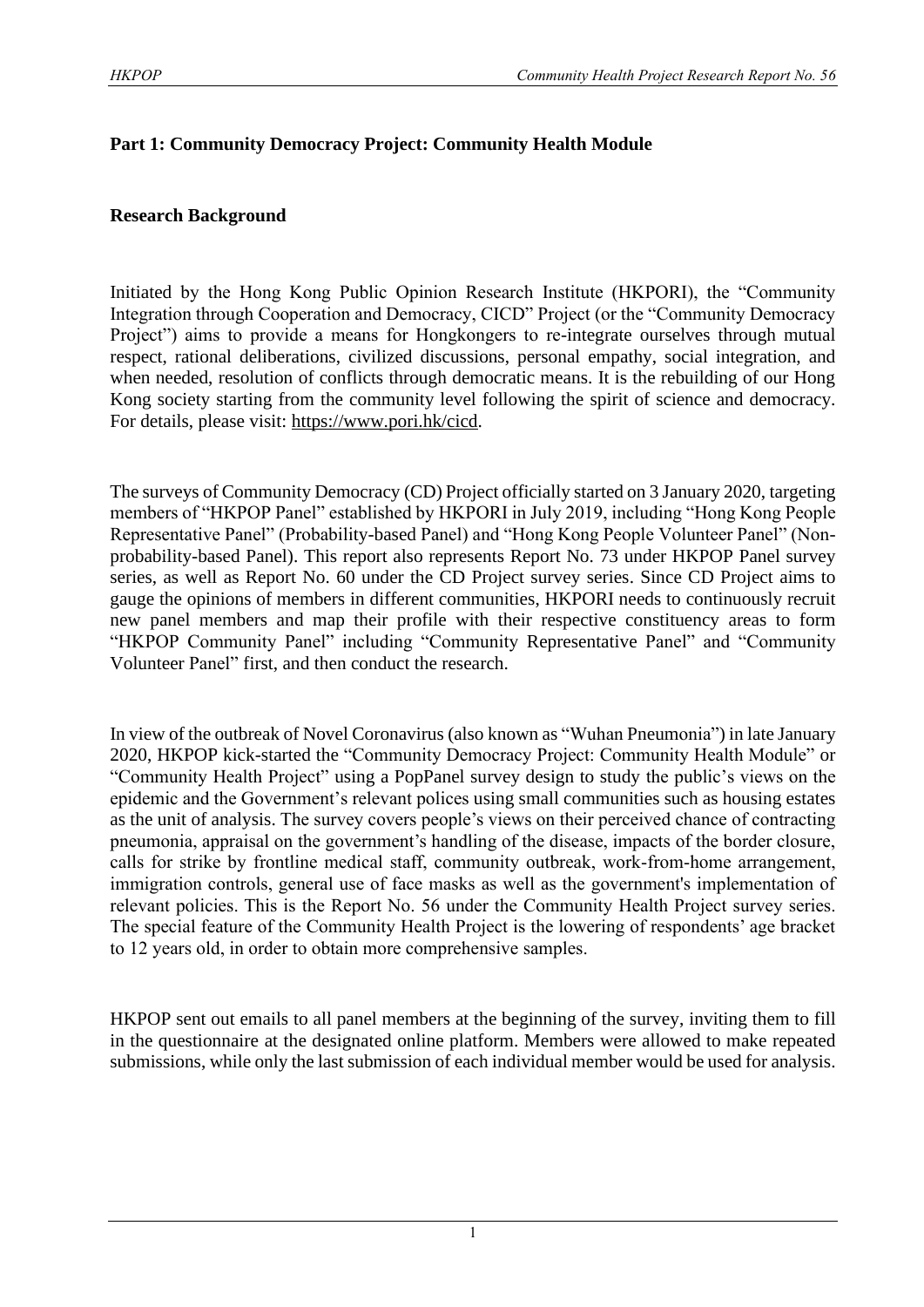# **Contact Information**

Herewith the contact information of the "Community Health survey":

|  |  | <b>Table 1: Detailed Contact Information</b> |
|--|--|----------------------------------------------|
|  |  |                                              |

| Survey method                 | Online survey                                                        |                                                                         |  |  |  |  |  |
|-------------------------------|----------------------------------------------------------------------|-------------------------------------------------------------------------|--|--|--|--|--|
| Target population             | HKPOP Panel samples, namely Hong Kong People Representative          |                                                                         |  |  |  |  |  |
|                               | Panel (Probability-based Panel) and Hong Kong People Volunteer       |                                                                         |  |  |  |  |  |
|                               | Panel (Non-probability-based Panel)                                  |                                                                         |  |  |  |  |  |
| Weighting method              |                                                                      | The figures are rim-weighted according to 1) gender-age distribution of |  |  |  |  |  |
|                               | Hong Kong population and by District Councils population figures     |                                                                         |  |  |  |  |  |
|                               | from Census and Statistics Department; 2) Voting results of District |                                                                         |  |  |  |  |  |
|                               | Councils Election from Registration and Electoral Office; 3) rating  |                                                                         |  |  |  |  |  |
|                               | distribution of Chief Executive from regular tracking surveys.       |                                                                         |  |  |  |  |  |
| Date of survey                | April 12, $3pm - April 19$ , $3pm$                                   |                                                                         |  |  |  |  |  |
| Total sample size             | Probability-based Panel: 656                                         | Non-probability-based Panel: 5,705                                      |  |  |  |  |  |
| Response rate                 | Probability-based Panel: 7.6%                                        | Non-probability-based Panel: 6.7%                                       |  |  |  |  |  |
| Sampling error <sup>[1]</sup> | Sampling error of percentages at                                     | Sampling error of percentages at                                        |  |  |  |  |  |
|                               | $+/-4\%$ at 95% confidence level                                     | $+/-1\%$ at 95% confidence level                                        |  |  |  |  |  |

[1] All error figures in this release are calculated at 95% confidence level. "95% confidence level" means that if we were to repeat a certain survey 100 times with different random samples, we would expect 95 times having the population parameter within the respective error margins calculated. Because of sampling errors, when quoting percentages, journalists should refrain from reporting decimal places, whereas one decimal place can be used when quoting rating figures.

# **PopPanel Composition**

Regarding data collection, survey data from both the Hong Kong People Representative Panel and Hong Kong People Volunteer Panel were collected in the form of online questionnaire.

Among them, the Hong Kong People Representative Panel comes from members of the "HKPOP Panel" recruited in regular random telephone surveys. HKPOP uses "HKPOP Panel" as a framework for conducting surveys for different research projects, any eligible family member in the household may be invited to participate in a specific research.

Meanwhile, members of the Hong Kong People Volunteer Panel are recruited online. Citizens only need to self-register in HKPORI website to participate in online questionnaires.

All panel data collected will be adjusted using rim-weighting, to minimize the effects of selfselection bias or participation bias. Details are documented in the Weighting Procedure section.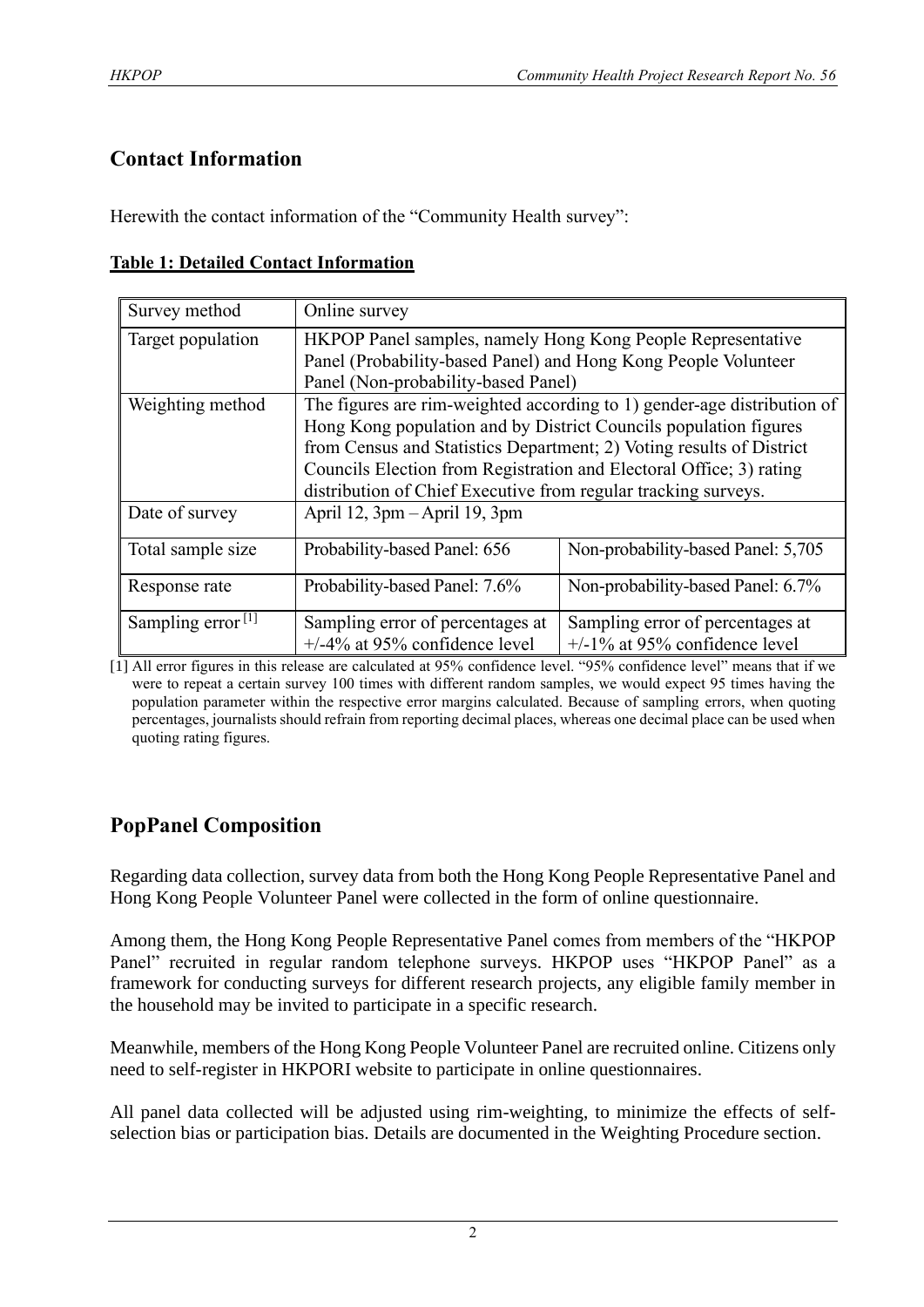# **Response Rate**

HKPOP adopts a set of contact definition in compliance with most international standards. Historically, the social research community in Hong Kong has developed its own set of contact rates, cooperation rates, response rates, and so on. HKPOP normally reports the "success rate" for online surveys.

The calculation of the success rates in this study refers to the following tables.

# **Table 2: Calculation of success rate of the Hong Kong People Representative Panel (by HKPOP definition)**

| Success rate                                            |                  |  |
|---------------------------------------------------------|------------------|--|
|                                                         | Successful cases |  |
| Panel size of the Hong Kong People Representative Panel | x 100.0%         |  |
| 656                                                     |                  |  |
| 8,662                                                   | $\rm x\;100.0\%$ |  |
| 7.6%                                                    |                  |  |

# **Table 3: Calculation of success rate of the Hong Kong People Volunteer Panel (by HKPOP definition)**

| Success rate |          |          |  |
|--------------|----------|----------|--|
|              |          |          |  |
|              | x 100.0% |          |  |
|              | 5,705    |          |  |
|              | 85,414   | x 100.0% |  |
| $6.7\%$      |          |          |  |
|              |          |          |  |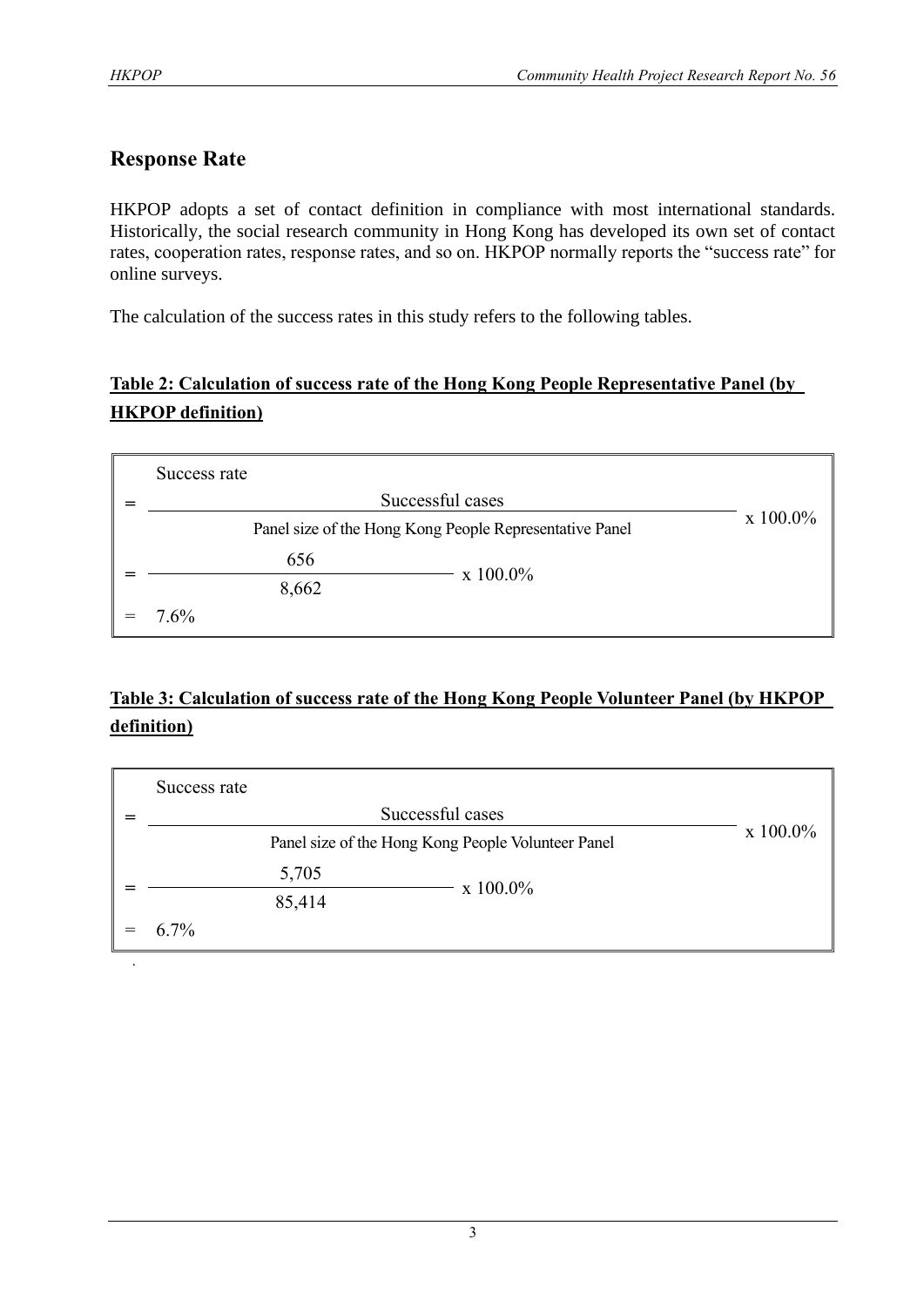# **Weighting Procedure**

HKPOP has continuously adopted and enhanced its weighting method over the past few decades. For this survey, HKPOP adopts a "2 by 5 by 18 by 3 by 13" weighting procedure involving five variables, namely, gender, age, district (18 cells), voting record (3 cells) and rating of Chief Executive (13 cells). Basically, the raw data of practically all random telephone surveys conducted by HKPOP are rim-weighted by the figures obtained from the Hong Kong Census and Statistics Department and/or Registration and Electoral Office so that the marginal distribution of the sample in terms of gender and age would match with that of the general population figures from the Hong Kong Census and Statistics Department. The marginal distribution of the sample in terms of district and voting record would match that of the general population figures from the Hong Kong Census and Statistics Department and/or Registration and Electoral Office. The marginal distribution of the sample in terms of "rating of Chief Executive" would match that of the general population in HKPOP's regular tracking surveys. This rim-weighting method (sometimes called raking) is found to be the most practicable method in processing HKPOP's survey data.

Specifically, the gender and age groupings used for weighting are as follows:

- Male 12-29
- Male 30-39
- Male 40-49
- Male 50-59
- Male 60 or above

The districts used for weighting are as follows:

- Central and Western
- Wan Chai
- Eastern
- Southern
- Yau Tsim Mong
- Sham Shui Po
- Kowloon City
- Wong Tai Sin
- Kwun Tong
- Female 12-29
- Female 30-39
- Female 40-49
- Female 50-59
- Female 60 or above
- Tsuen Wan
- Tuen Mun
- Yuen Long
- North
- Tai Po
- Sai Kung
- Sha Tin
- Kwai Tsing
- **Islands**

The voting records used for weighting are as follows:

- Candidates of pro-democracy camp
- Candidates of non-pro-democracy camp
- Did not vote / blank/void vote

The "rating of Chief Executive" groupings used for weighting are as follows:

- 0 mark
- $\bullet$  1-9 mark(s)
- $\bullet$  10-19 marks
- $\bullet$  20-29 marks
- 30-39 marks
- 40-49 marks
- 50 marks
- 51-60 marks
- 61-70 marks
- 71-80 marks
- 81-90 marks
- 91-99 marks
- 100 marks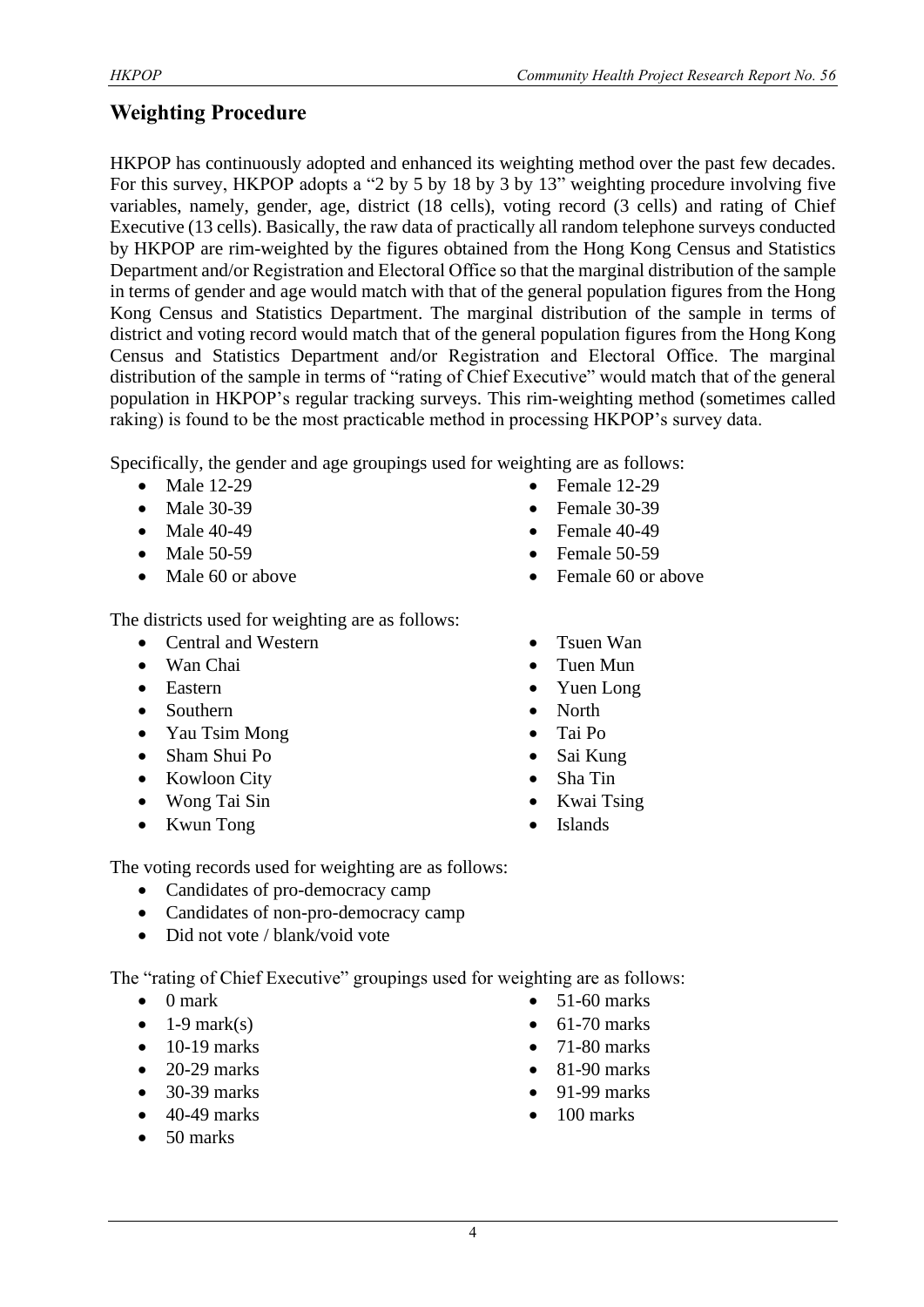# **Quantitative Analysis Results**

Quantitative analysis results of the "Community Health survey", after applying the standard weighting procedures, are as follows:

|                                                                                                                                                                                         |                             | <b>Hong Kong People Representative Panel</b><br>$(Base=655)$ |     | <b>Hong Kong People Volunteer Panel</b><br>$(Base=5,692)$ |         |    |  |
|-----------------------------------------------------------------------------------------------------------------------------------------------------------------------------------------|-----------------------------|--------------------------------------------------------------|-----|-----------------------------------------------------------|---------|----|--|
| <b>Opinion Question</b> <sup>[2]</sup>                                                                                                                                                  | Don't know /<br>hard to say | Don't know /<br>Try to predict<br>Average<br>hard to say     |     | Try to predict                                            | Average |    |  |
| Q1 What do you think is your chance of<br>being infected with novel coronavirus<br><b>pneumonia</b> , also known as Wuhan<br>pneumonia, in the coming one month?<br>[Logarithmic Scale] | 21%                         | 79%                                                          | 12% | 16%                                                       | 84%     | 9% |  |

**Table 4: Q1 Survey results, by panel type; Survey period: 12-19/4/2021**

[2] Answer options included: 0-10 rating scale, others and don't know / hard to say. Answer options changed from linear scale to logarithmic scale since Oct 2020. Questions asked remain unchanged while options of lower probability are further broken down and increase gradually in logarithmic scale.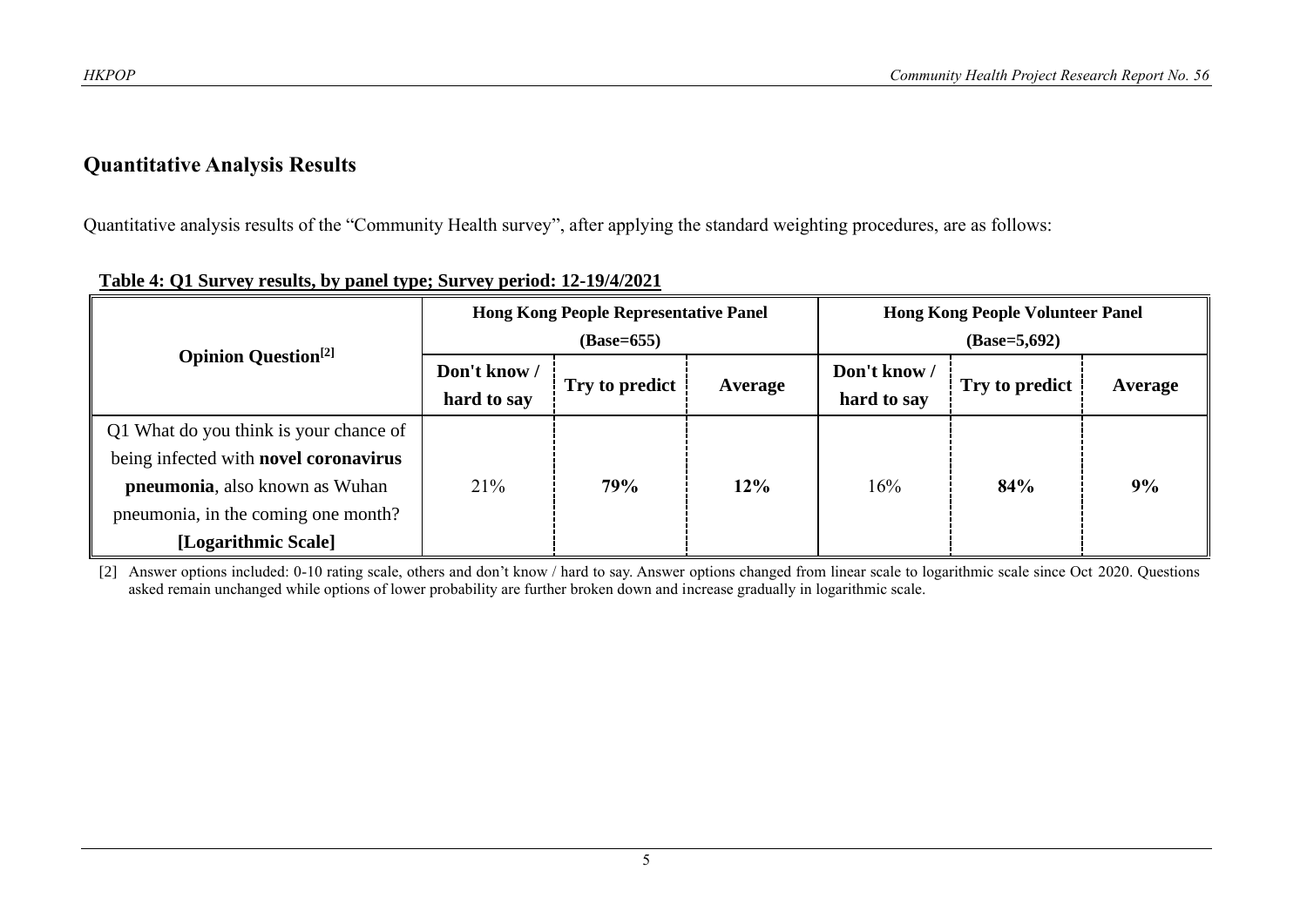## **Chart 1: Q1 Combined Chart, by panel type**

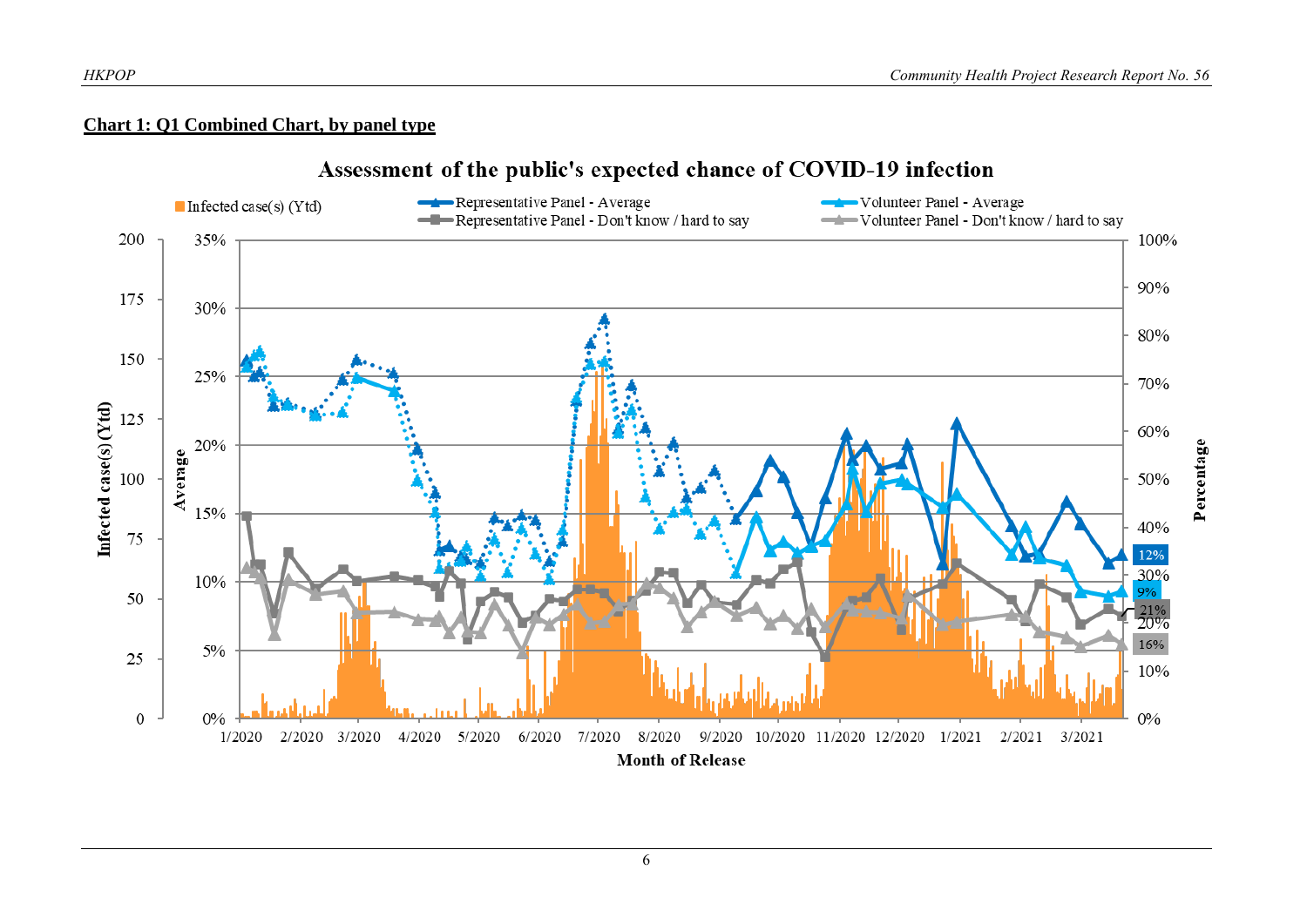|                                        |                  |                  | Hong Kong People Representative Panel (Base=655) |                     | Hong Kong People Volunteer Panel (Base=5,703) |                  |                       |                     |
|----------------------------------------|------------------|------------------|--------------------------------------------------|---------------------|-----------------------------------------------|------------------|-----------------------|---------------------|
| <b>Opinion Question</b> <sup>[3]</sup> | <b>Satisfied</b> | <b>Half-half</b> | <b>Dissatisfied</b>                              | Mean <sup>[4]</sup> | <b>Satisfied</b>                              | <b>Half-half</b> | <b>Dissatisfied</b>   | Mean <sup>[4]</sup> |
| Q2 How satisfied or dissatisfied are   |                  | $27\%^{[5]}$     | 56%                                              | 2.3                 | $25\%^{[5]}$                                  | $6\%^{[5]}$      | $68\%$ <sup>[5]</sup> |                     |
| you with the government's              | $17\%^{[5]}$     |                  |                                                  |                     |                                               |                  |                       | $2.1^{[5]}$         |
| performance in handling novel          |                  |                  |                                                  |                     |                                               |                  |                       |                     |
| coronavirus pneumonia?                 |                  |                  |                                                  |                     |                                               |                  |                       |                     |

# **Table 5: Q2 Survey results, by panel type; Survey period: 12-19/4/2021**

[3] Answer options included: very much satisfied, somewhat satisfied, half-half, somewhat dissatisfied, very much dissatisfied and don't know / hard to say.

[4] The mean value is calculated by quantifying all individual responses into 1, 2, 3, 4, 5 marks according to their degree of positive level, where 1 is the lowest and 5 the highest, and then calculate the sample mean.

[5] The difference between the figure and the result from the previous survey has gone beyond the sampling error at 95% confidence level, meaning that the change is statistically significant prima facie. However, whether the difference is statistically significant is not the same as whether they are practically useful or meaningful, and different weighting methods could have been applied in different surveys.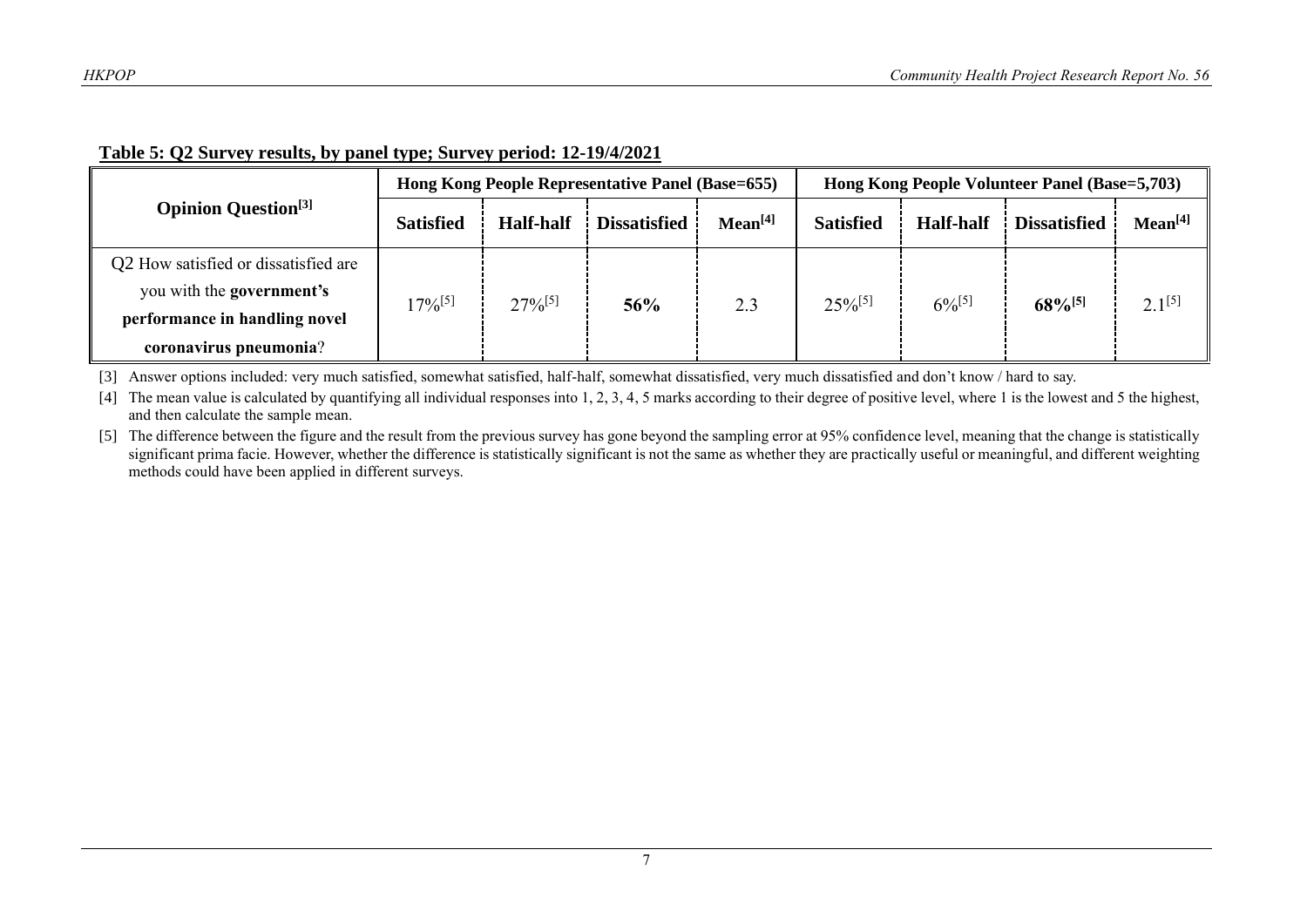### **Chart 2: Q2 Combined Chart, by panel type**

# Assessment of the public's expected chance of COVID-19 infection

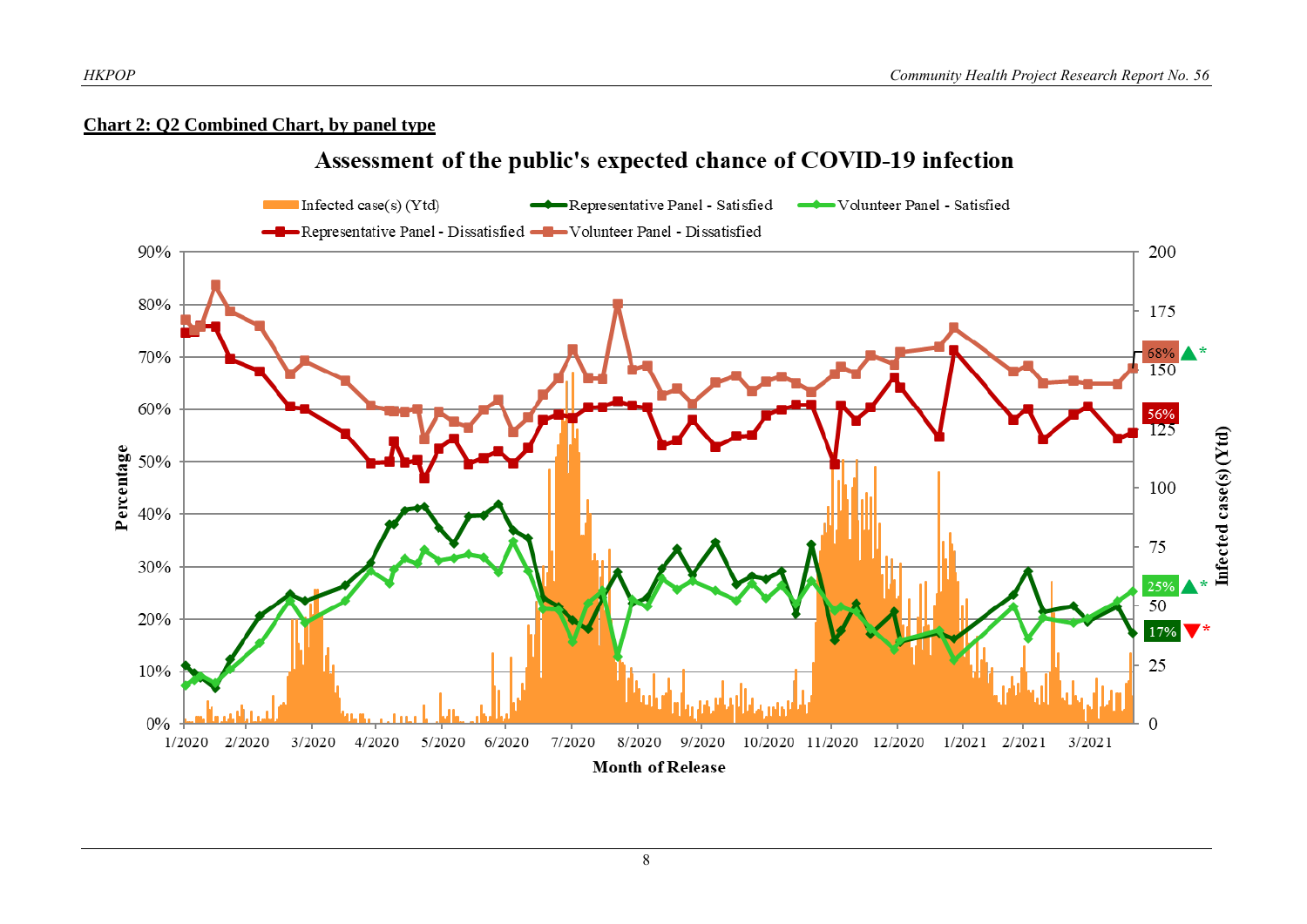# **Appendices**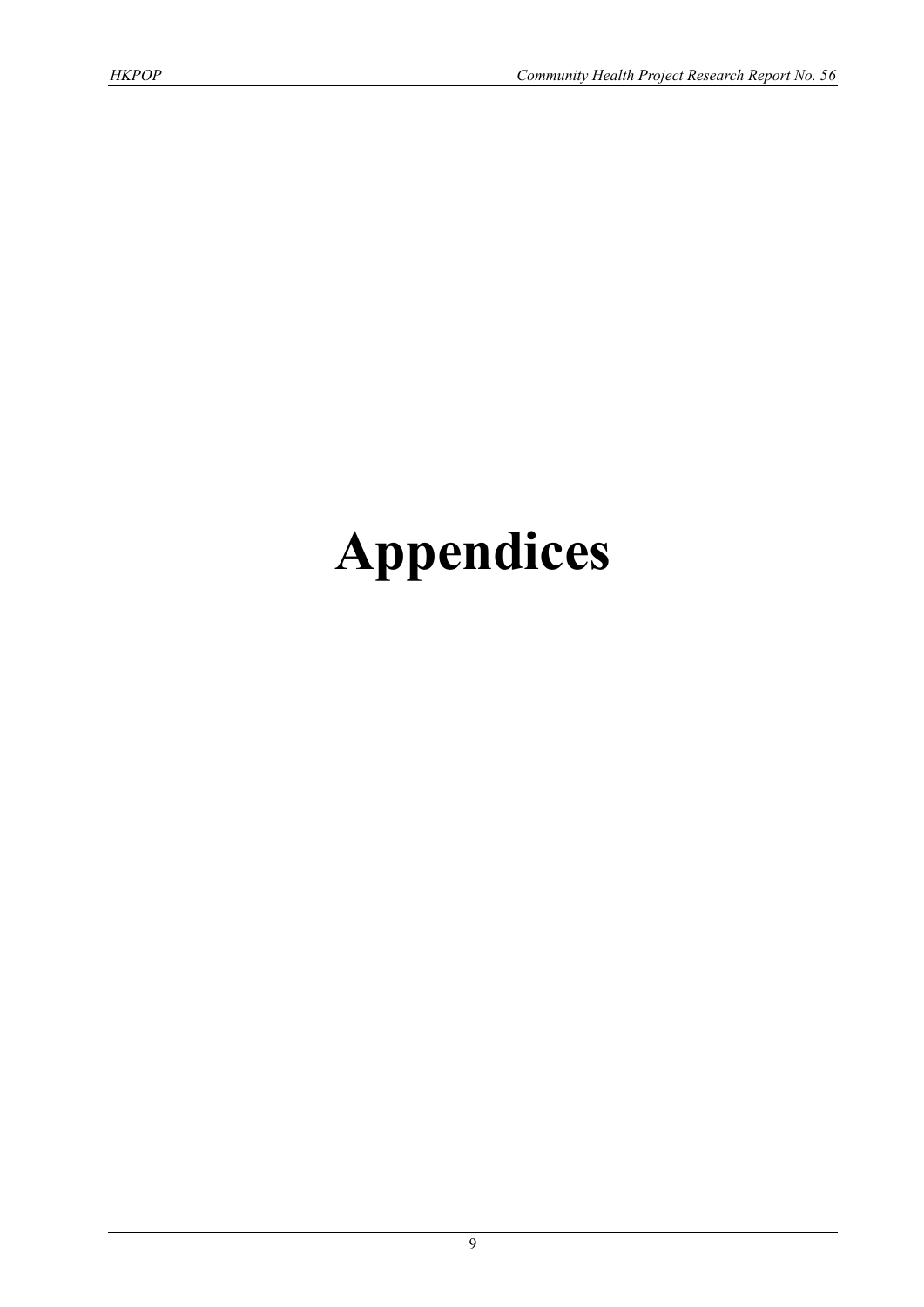# **Appendix 1: Demographic profile of respondents**

| Gender:         |            | Hong Kong People Representative Panel |                |                 | Hong Kong People Volunteer Panel |            |        |                 |  |
|-----------------|------------|---------------------------------------|----------------|-----------------|----------------------------------|------------|--------|-----------------|--|
|                 | Raw sample |                                       |                | Weighted sample |                                  | Raw sample |        | Weighted sample |  |
|                 | Freq       | %                                     | Freq           | %               | Freq                             | $\%$       | Freq   | $\%$            |  |
| Male            | 620        | 62.9%                                 | 465            | 47.2%           | 4,748                            | 51.9%      | 4,304  | 47.0%           |  |
| Female          | 366        | 37.1%                                 | 521            | 52.8%           | 4,394                            | 48.0%      | 4,852  | 53.0%           |  |
| Other           |            | 0%                                    | $\overline{0}$ | 0%              | 14                               | 0.2%       | ◠      | $< 0.1\%$       |  |
| Total           | 986        | 100.0%                                | 986            | 100.0%          | 9,156                            | 100.0%     | 9,158  | 100.0%          |  |
| Missing case(s) | 0          |                                       |                |                 |                                  |            | $\leq$ |                 |  |

| Age:               |                | Hong Kong People Representative Panel |                |                 | Hong Kong People Volunteer Panel |            |       |                 |  |
|--------------------|----------------|---------------------------------------|----------------|-----------------|----------------------------------|------------|-------|-----------------|--|
|                    |                | Raw sample                            |                | Weighted sample |                                  | Raw sample |       | Weighted sample |  |
|                    | Freq           | %                                     | Freq           | %               | Freq                             | %          | Freq  | %               |  |
| $12 - 29$          | 126            | 12.8%                                 | 199            | 20.2%           | 1,634                            | 17.9%      | 1,840 | 20.2%           |  |
| $30 - 39$          | 190            | 19.3%                                 | 154            | 15.6%           | 2,254                            | 24.7%      | 1,424 | 15.6%           |  |
| $40 - 49$          | 204            | 20.7%                                 | 161            | 16.3%           | 2,268                            | 24.9%      | 1,489 | 16.3%           |  |
| $50 - 59$          | 250            | 25.4%                                 | 183            | 18.6%           | 1,969                            | 21.6%      | 1,695 | 18.6%           |  |
| 60 or above        | 216            | 21.9%                                 | 288            | 29.2%           | 1,000                            | 11.0%      | 2,663 | 29.2%           |  |
| Total              | 986            | 100.0%                                | 986            | 100.0%          | 9,125                            | 100.0%     | 9,110 | 100.0%          |  |
| Missing case $(s)$ | $\overline{0}$ |                                       | $\overline{0}$ |                 | 34                               |            | 49    |                 |  |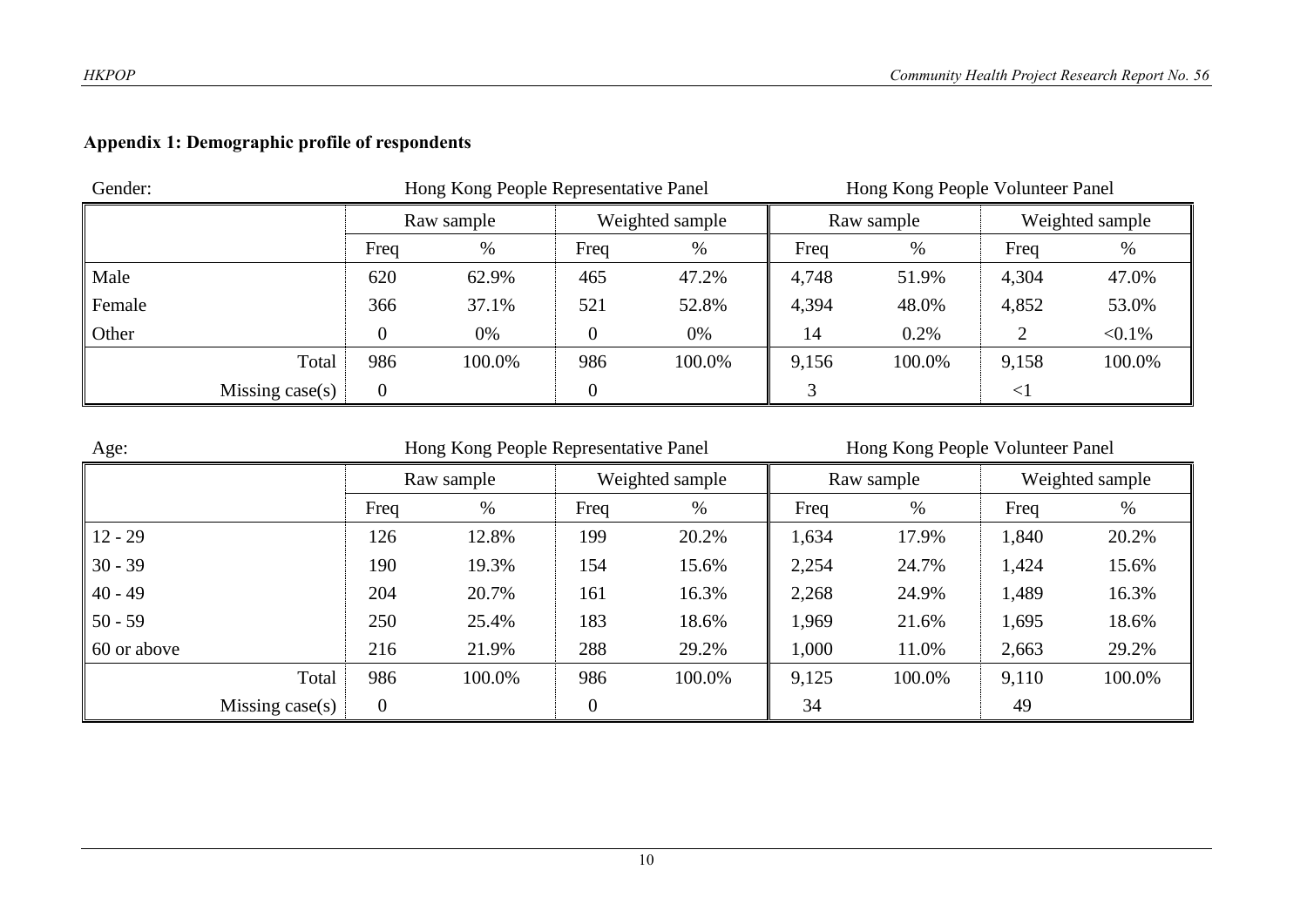| <b>Education attainment:</b> |            | Hong Kong People Representative Panel |                 |        | Hong Kong People Volunteer Panel |        |                 |        |
|------------------------------|------------|---------------------------------------|-----------------|--------|----------------------------------|--------|-----------------|--------|
|                              | Raw sample |                                       | Weighted sample |        | Raw sample                       |        | Weighted sample |        |
|                              | Freq       | %                                     | Freq            | $\%$   | Freq                             | %      | Freq            | $\%$   |
| Primary or below             |            | 0.8%                                  | 21              | 2.3%   |                                  | 0.2%   | 43              | 0.6%   |
| Secondary                    | 217        | 22.4%                                 | 218             | 22.9%  | 1,260                            | 14.8%  | 1,125           | 15.0%  |
| Tertiary or above            | 744        | 76.8%                                 | 709             | 74.8%  | 7,219                            | 85.0%  | 6,328           | 84.4%  |
| Total                        | 969        | 100.0%                                | 948             | 100.0% | 8,496                            | 100.0% | 7,496           | 100.0% |
| Missing case $(s)$           | 17         |                                       | 38              |        | 663                              |        | 1,663           |        |

| Occupation:                | Hong Kong People Representative Panel |        |      |                 | Hong Kong People Volunteer Panel |            |       |                 |  |
|----------------------------|---------------------------------------|--------|------|-----------------|----------------------------------|------------|-------|-----------------|--|
|                            | Raw sample                            |        |      | Weighted sample |                                  | Raw sample |       | Weighted sample |  |
|                            | Freq                                  | $\%$   | Freq | %               | Freq                             | %          | Freq  | %               |  |
| Administrators and         | 331                                   | 34.1%  | 276  | 29.0%           | 3,388                            | 39.9%      | 2,290 | 30.5%           |  |
| professionals              |                                       |        |      |                 |                                  |            |       |                 |  |
| Clerks and service workers | 234                                   | 24.1%  | 249  | 26.1%           | 2,279                            | 26.9%      | 1,596 | 21.3%           |  |
| Workers                    | 35                                    | 3.6%   | 34   | 3.6%            | 178                              | 2.1%       | 141   | 1.9%            |  |
| <b>Students</b>            | 33                                    | 3.4%   | 46   | 4.8%            | 476                              | 5.6%       | 757   | 10.1%           |  |
| Home-makers / housewives   | 47                                    | 4.8%   | 54   | 5.6%            | 370                              | 4.4%       | 236   | 3.1%            |  |
| Others                     | 291                                   | 30.0%  | 293  | 30.8%           | 1,790                            | 21.1%      | 2,482 | 33.1%           |  |
| Total                      | 971                                   | 100.0% | 952  | 100.0%          | 8,481                            | 100.0%     | 7,501 | 100.0%          |  |
| Missing $case(s)$          | 15                                    |        | 34   |                 | 678                              |            | 1,657 |                 |  |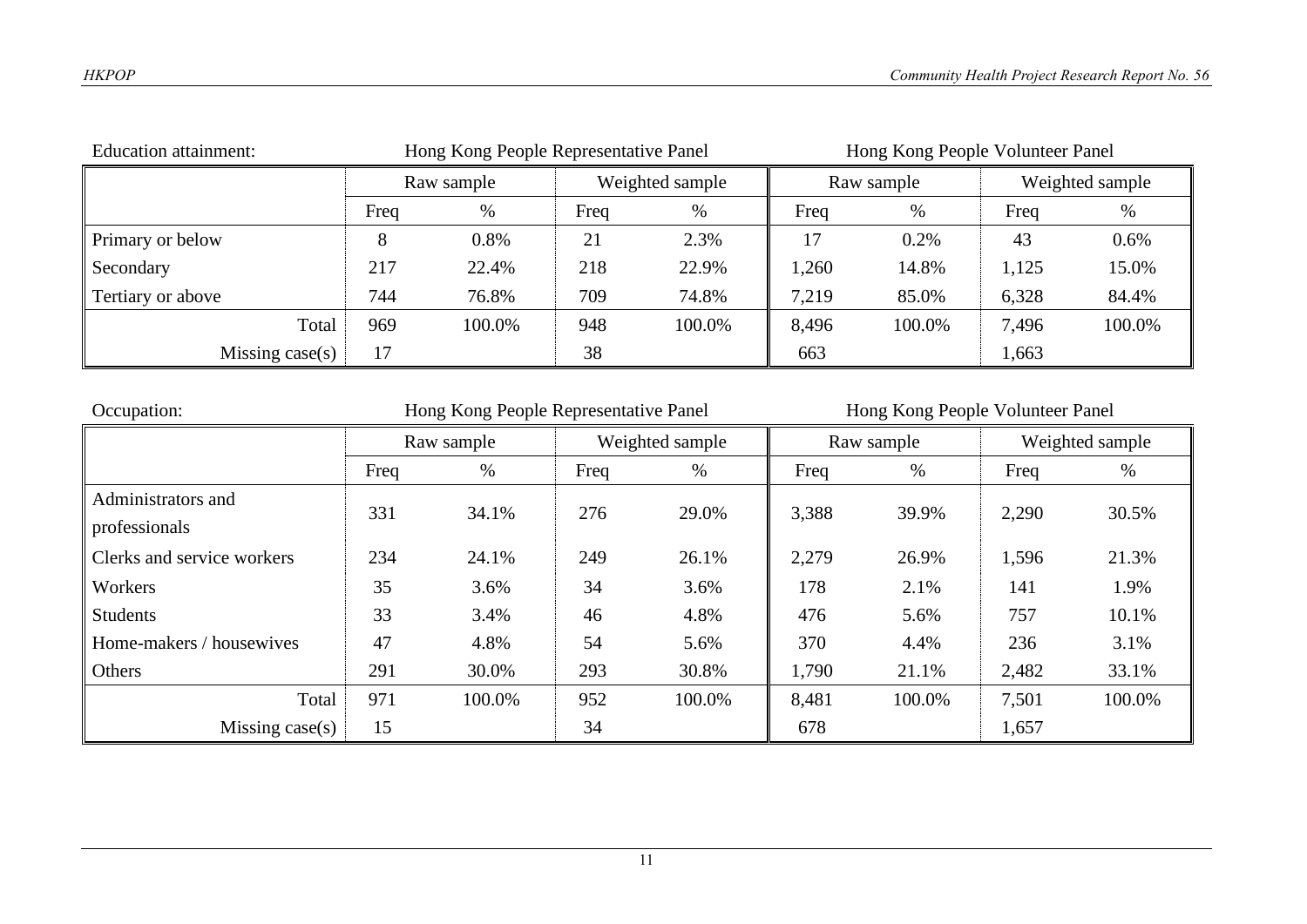| District:         | Hong Kong People Representative Panel |            |      |                 |       | Hong Kong People Volunteer Panel |       |                 |  |
|-------------------|---------------------------------------|------------|------|-----------------|-------|----------------------------------|-------|-----------------|--|
|                   |                                       | Raw sample |      | Weighted sample |       | Raw sample                       |       | Weighted sample |  |
|                   | Freq                                  | $\%$       | Freq | $\%$            | Freq  | $\%$                             | Freq  | $\%$            |  |
| Central & Western | 35                                    | 4.0%       | 29   | 3.3%            | 359   | 4.1%                             | 287   | 3.3%            |  |
| Wan Chai          | 17                                    | 2.0%       | 21   | 2.5%            | 204   | 2.3%                             | 215   | 2.4%            |  |
| Eastern           | 97                                    | 11.2%      | 64   | 7.4%            | 809   | 9.2%                             | 645   | 7.3%            |  |
| Southern          | 33                                    | 3.8%       | 31   | 3.6%            | 343   | 3.9%                             | 312   | 3.5%            |  |
| Yau Tsim Mong     | 35                                    | 4.0%       | 39   | 4.4%            | 359   | 4.1%                             | 387   | 4.4%            |  |
| Sham Shui Po      | 34                                    | 3.9%       | 48   | 5.5%            | 442   | 5.0%                             | 485   | 5.5%            |  |
| Kowloon City      | 61                                    | 7.0%       | 49   | 5.7%            | 478   | 5.4%                             | 494   | 5.6%            |  |
| Wong Tai Sin      | 36                                    | 4.1%       | 49   | 5.7%            | 470   | 5.3%                             | 496   | 5.7%            |  |
| Kwun Tong         | 69                                    | 7.9%       | 80   | 9.2%            | 628   | 7.1%                             | 819   | 9.3%            |  |
| Tsuen Wan         | 34                                    | 3.9%       | 37   | 4.2%            | 473   | 5.4%                             | 368   | 4.2%            |  |
| Tuen Mun          | 59                                    | 6.8%       | 58   | 6.7%            | 576   | 6.5%                             | 584   | 6.6%            |  |
| Yuen Long         | 73                                    | 8.4%       | 75   | 8.6%            | 610   | 6.9%                             | 788   | 9.0%            |  |
| North             | 19                                    | 2.2%       | 36   | 4.2%            | 287   | 3.3%                             | 366   | 4.2%            |  |
| Tai Po            | 36                                    | 4.1%       | 36   | 4.1%            | 411   | 4.7%                             | 362   | 4.1%            |  |
| Sai Kung          | 62                                    | 7.1%       | 55   | 6.4%            | 685   | 7.8%                             | 558   | 6.4%            |  |
| Sha Tin           | 105                                   | 12.1%      | 81   | 9.3%            | 1,001 | 11.4%                            | 812   | 9.2%            |  |
| Kwai Tsing        | 52                                    | 6.0%       | 59   | 6.8%            | 487   | 5.5%                             | 594   | 6.8%            |  |
| Islands           | 12                                    | 1.4%       | 21   | 2.5%            | 187   | 2.1%                             | 216   | 2.5%            |  |
| Total             | 869                                   | 100.0%     | 869  | 100.0%          | 8,809 | 100.0%                           | 8,787 | 100.0%          |  |
| Missing case(s)   | 117                                   |            | 117  |                 | 350   |                                  | 371   |                 |  |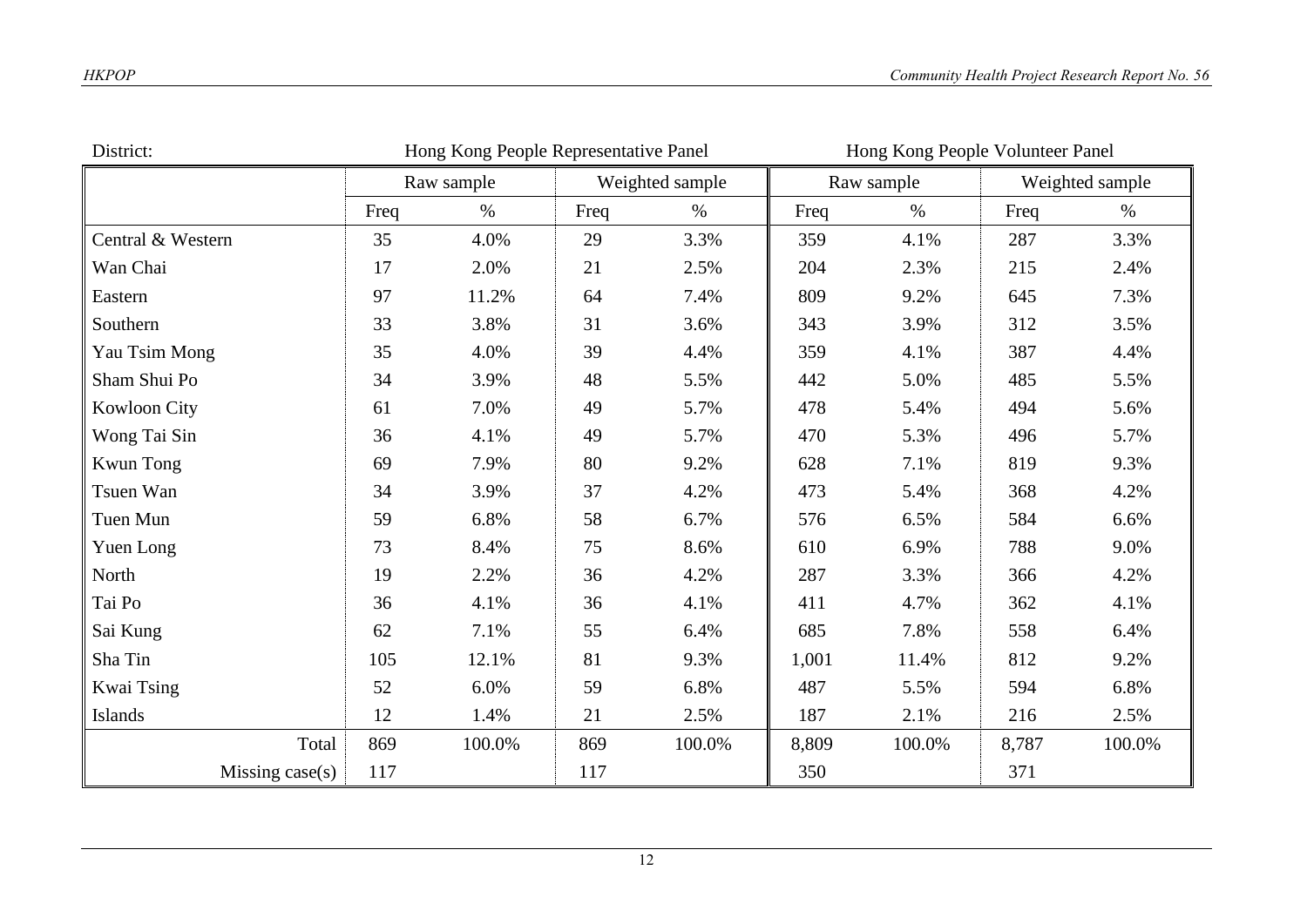| Political inclination: *           | Hong Kong People Representative Panel |                                       |                 |                 | Hong Kong People Volunteer Panel |                                  |       |                 |  |
|------------------------------------|---------------------------------------|---------------------------------------|-----------------|-----------------|----------------------------------|----------------------------------|-------|-----------------|--|
|                                    | Raw sample                            |                                       |                 | Weighted sample |                                  | Raw sample                       |       | Weighted sample |  |
|                                    | Freq                                  | $\%$                                  | Freq            | $\%$            | Freq                             | $\%$                             | Freq  | $\%$            |  |
| Pro-democracy camp                 | 480                                   | 48.7%                                 | 228             | 23.2%           | 4,189                            | 49.3%                            | 2,132 | 28.3%           |  |
| Pro-establishment camp             | 22                                    | 2.2%                                  | 98              | 9.9%            | 30                               | 0.4%                             | 585   | 7.8%            |  |
| Localist                           | 232                                   | 23.6%                                 | 121             | 12.3%           | 3,369                            | 39.7%                            | 1,162 | 15.4%           |  |
| Centrist                           | 89                                    | 9.0%                                  | 195             | 19.9%           | 213                              | 2.5%                             | 1,404 | 18.6%           |  |
| Others                             | 8                                     | 0.8%                                  | 3               | 0.3%            | 98                               | 1.2%                             | 47    | 0.6%            |  |
| No political inclination /         |                                       |                                       |                 |                 |                                  |                                  |       |                 |  |
| politically neutral / don't belong | 130                                   | 13.2%                                 | 292             | 29.7%           | 412                              | 4.9%                             | 1,895 | 25.2%           |  |
| to any camp                        |                                       |                                       |                 |                 |                                  |                                  |       |                 |  |
| Don't know / hard to say           | 24                                    | 2.4%                                  | 47              | 4.8%            | 182                              | 2.1%                             | 302   | 4.0%            |  |
| Total                              | 985                                   | 100.0%                                | 984             | 100.0%          | 8,493                            | 100.0%                           | 7,527 | 100.0%          |  |
| Missing $case(s)$                  | $\mathbf{1}$                          |                                       | $\overline{2}$  |                 | 666                              |                                  | 1,631 |                 |  |
| Voted political camp: *            |                                       | Hong Kong People Representative Panel |                 |                 |                                  | Hong Kong People Volunteer Panel |       |                 |  |
|                                    |                                       | Raw sample                            | Weighted sample |                 |                                  | Raw sample                       |       | Weighted sample |  |
|                                    | Freq                                  | $\%$                                  | Freq            | $\%$            | Freq                             | $\%$                             | Freq  | $\%$            |  |
| Democratic                         | 682                                   | 69.2%                                 | 228             | 23.1%           | 7,837                            | 86.3%                            | 2,291 | 25.2%           |  |
| Non-democratic                     | 66                                    | 6.7%                                  | 281             | 28.5%           | 102                              | 1.1%                             | 2,365 | 26.0%           |  |
| Did not vote / blank vote / void   |                                       |                                       |                 |                 |                                  |                                  |       |                 |  |
| vote / don't know / hard to say /  | 219                                   | 22.2%                                 | 422             | 42.8%           | 969                              | 10.7%                            | 3,562 | 39.1%           |  |
| refuse to answer                   |                                       |                                       |                 |                 |                                  |                                  |       |                 |  |
| Not a registered voter             | 19                                    | 1.9%                                  | 55              | 5.6%            | 175                              | 1.9%                             | 886   | 9.7%            |  |
| Total                              | 986                                   | 100.0%                                | 986             | 100.0%          | 9,083                            | 100.0%                           | 9,104 | 100.0%          |  |

\* (Only for respondents aged 18 or above or refuse to answer age)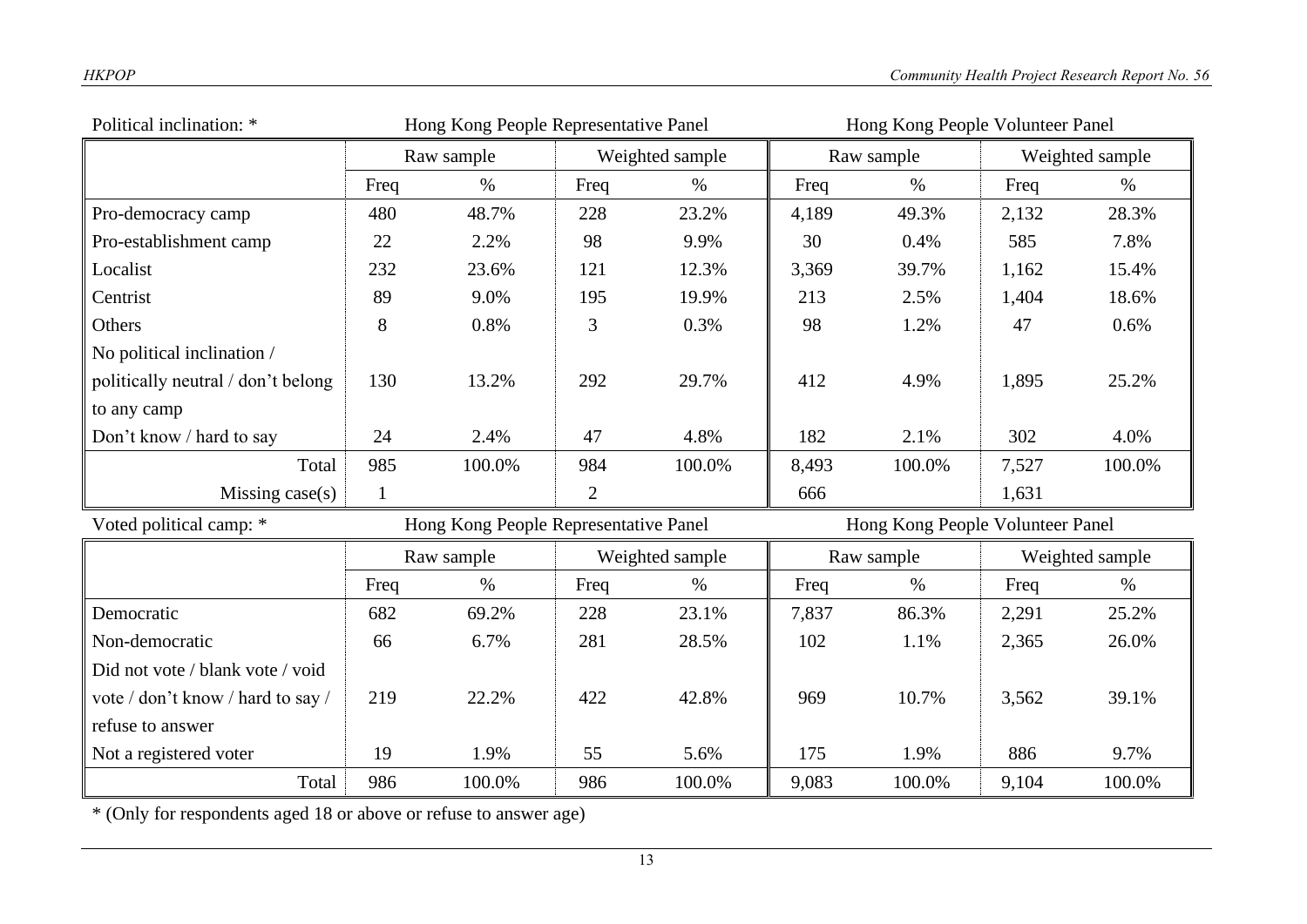# **Appendix 2: Contact Information**

|                         | Hong Kong People Representative Panel | Hong Kong People Volunteer Panel |
|-------------------------|---------------------------------------|----------------------------------|
| Total valid samples     | 656                                   | 5,705                            |
| Survey period           | 12-19/4/2021                          | 12-19/4/2021                     |
| Success rate            | 7.6%                                  | 6.7%                             |
| Questionnaires sent out | 8,662                                 | 85,414                           |
| Questionnaires received | 738                                   | 6,418                            |
| Ineligible samples      | 2                                     | 21                               |
| Invalid samples         | 61                                    | 553                              |
| Incomplete samples      | 19                                    | 139                              |
| Standard error          | 2.0%                                  | 0.7%                             |
| Sampling error          | 3.8%                                  | 1.3%                             |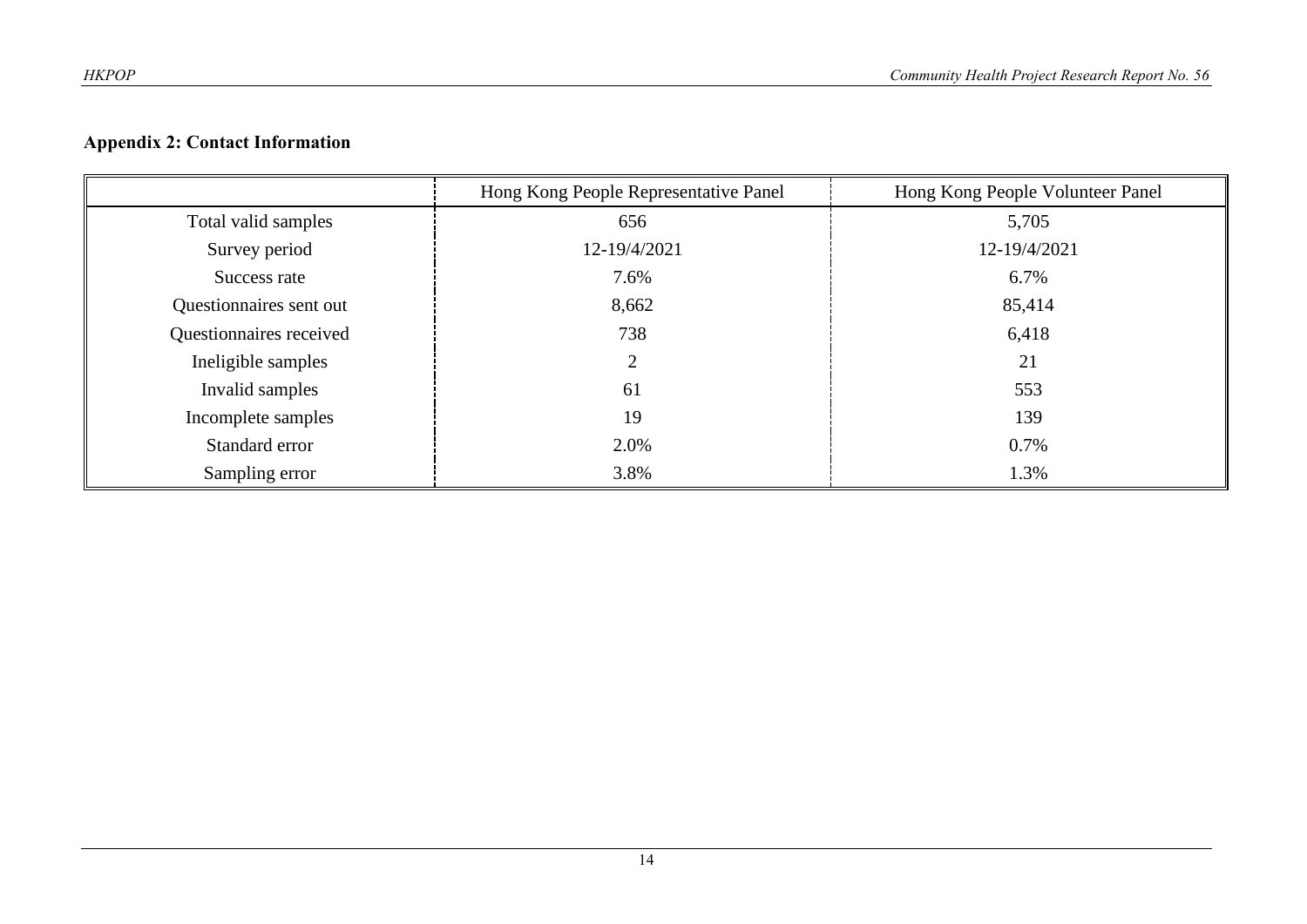# **Appendix 3: Quantitative analyses**

| Q1 What do you think is your chance of being infected with the<br>Coronavirus disease, also known as Wuhan pneumonia, in the coming one<br>month? [Logarithmic Scale] |                     | Hong Kong People Representative Panel |                |              |          | Hong Kong People Volunteer Panel |          |                |                  |  |
|-----------------------------------------------------------------------------------------------------------------------------------------------------------------------|---------------------|---------------------------------------|----------------|--------------|----------|----------------------------------|----------|----------------|------------------|--|
|                                                                                                                                                                       |                     | Frequencies                           |                | Percentages  |          | Frequencies                      |          | Percentages    |                  |  |
|                                                                                                                                                                       |                     |                                       |                | $(Base=656)$ |          |                                  |          | $(Base=5,696)$ |                  |  |
| chance (Certainly not)                                                                                                                                                |                     | 104                                   |                | 15.8%        |          | 530                              |          | 9.3%           |                  |  |
| chance (1 in 100,000)                                                                                                                                                 |                     | 61                                    |                | 9.3%         |          | 769                              |          | 13.5%          |                  |  |
| chance (1 in 10,000)                                                                                                                                                  |                     | 40                                    |                | 6.1%         |          | 521                              |          | 9.1%           |                  |  |
| chance $(1 \text{ in } 1,000)$                                                                                                                                        |                     | 45                                    |                | 6.8%         | 168.5%   | 309                              |          | 5.4%           | }77.5%           |  |
| chance $(1 \text{ in } 100)$                                                                                                                                          |                     | 43                                    |                | 6.5%         |          | 529                              |          | 9.3%           |                  |  |
| chance $(1 in 20)$                                                                                                                                                    |                     | 30                                    |                | 4.6%         |          | 394                              |          | 6.9%           |                  |  |
| chance $(1 \text{ in } 10)$                                                                                                                                           | <b>Small chance</b> | 44                                    | 449            | 6.7%         |          | 876                              |          | 15.4%          |                  |  |
| 15% chance                                                                                                                                                            |                     | 15                                    |                | 2.4%         |          | 97                               | $}4,415$ | 1.7%           |                  |  |
| 20% chance                                                                                                                                                            |                     | 28                                    |                | 4.3%         |          | 106                              |          | 1.9%           |                  |  |
| 25% chance                                                                                                                                                            |                     | $\mathfrak s$                         |                | 0.7%         |          | 73                               |          | 1.3%           |                  |  |
| 30% chance                                                                                                                                                            |                     | 22                                    |                | 3.3%         |          | 128                              |          | 2.2%           |                  |  |
| 35% chance                                                                                                                                                            |                     | 4                                     |                | 0.6%         |          | 38                               |          | 0.7%           |                  |  |
| 40% chance                                                                                                                                                            |                     |                                       |                | 0.8%         |          | 14                               |          | 0.3%           |                  |  |
| 45% chance                                                                                                                                                            |                     |                                       |                | 0.8%         |          | 31                               |          | 0.5%           |                  |  |
| 50% chance                                                                                                                                                            |                     | 58                                    |                |              | 8.9%     |                                  | 260      |                | 4.6%             |  |
| 60% chance                                                                                                                                                            |                     | $\sqrt{2}$                            |                | 0.4%         |          | 27                               |          | 0.5%           |                  |  |
| 70% chance                                                                                                                                                            |                     | 3                                     |                | 0.4%         |          | 27                               |          | 0.5%           |                  |  |
| 80% chance                                                                                                                                                            | } Large chance      | 1                                     | $\overline{7}$ | 0.1%         | $1.1\%$  | 5                                | 103      | 0.1%           | 1.8%             |  |
| 90% chance                                                                                                                                                            |                     | $\leq$ 1                              |                | $< 0.1\%$    |          | 42                               |          | 0.7%           |                  |  |
| 100% chance (Certainly will)                                                                                                                                          |                     | 1                                     |                | 0.1%         |          | 2                                |          | $< 0.1\%$      |                  |  |
| Others                                                                                                                                                                |                     | $\leq$ 1                              |                | 0.1%         |          | 30                               |          | 0.5%           |                  |  |
| Don't know / hard to say                                                                                                                                              |                     | 141                                   |                | 21.5%        |          | 889                              |          | 15.6%          |                  |  |
| Total                                                                                                                                                                 |                     | 656                                   |                | 100.0%       |          | 5,696                            |          | 100.0%         |                  |  |
| Mean                                                                                                                                                                  |                     |                                       |                | 12.0%        |          |                                  |          | 9.4%           |                  |  |
| Standard error of mean                                                                                                                                                |                     |                                       |                |              | 0.8%     |                                  |          |                | 0.2%             |  |
| Median                                                                                                                                                                |                     |                                       | 1.0%           |              |          |                                  | 1.0%     |                |                  |  |
| Refuse to answer                                                                                                                                                      |                     |                                       |                |              | $< \! I$ |                                  |          |                | $\boldsymbol{8}$ |  |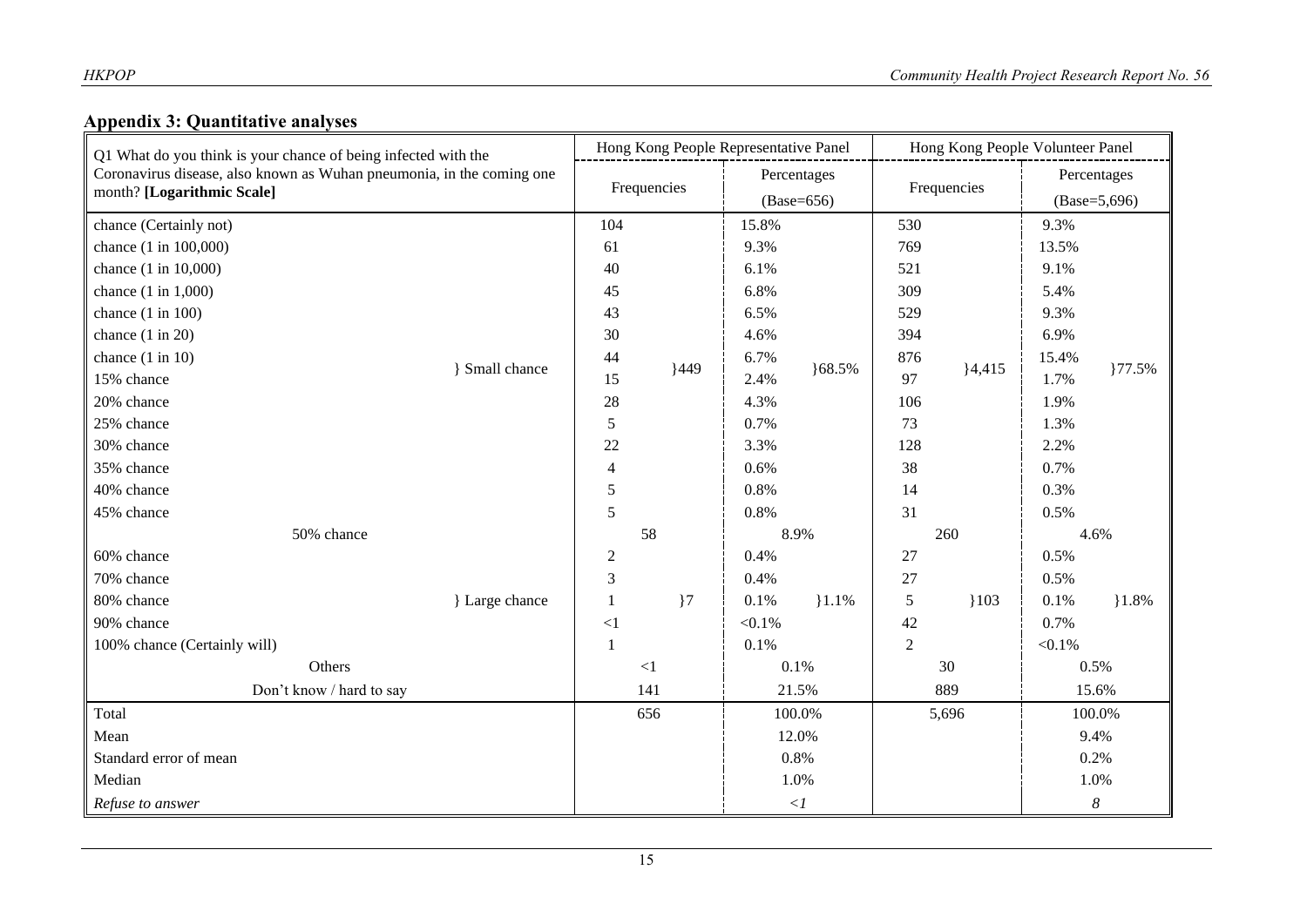| Q2 How satisfied or dissatisfied are you with the government's<br>performance in handling novel coronavirus pneumonia? |              | Hong Kong People Representative Panel |     |                             | Hong Kong People Volunteer Panel |             |                |                |        |
|------------------------------------------------------------------------------------------------------------------------|--------------|---------------------------------------|-----|-----------------------------|----------------------------------|-------------|----------------|----------------|--------|
|                                                                                                                        |              | Frequencies                           |     | Percentages<br>$(Base=656)$ |                                  | Frequencies |                | Percentages    |        |
|                                                                                                                        |              |                                       |     |                             |                                  |             |                | $(Base=5,704)$ |        |
| Very much satisfied                                                                                                    |              | 20                                    |     | 3.0%                        |                                  | 246         |                | 4.3%           |        |
| Somewhat satisfied                                                                                                     | Satisfied    | 94                                    | 114 | 14.3%                       | $17.4\%$                         | 1,198       | 1,444          | 21.0%          | 125.3% |
| Half-half                                                                                                              |              | 178                                   |     |                             | 27.1%                            |             | 368            | 6.4%           |        |
| Somewhat dissatisfied                                                                                                  | Dissatisfied | 106                                   | 364 | 16.2%                       | $\}55.6\%$                       | 842         | 3,872<br>3,029 | 14.8%          | }67.9% |
| Very much dissatisfied                                                                                                 |              | 258                                   |     | 39.3%                       |                                  |             |                | 53.1%          |        |
| Don't know / hard to say                                                                                               |              | 0%<br>$\boldsymbol{0}$                |     | 21                          |                                  | 0.4%        |                |                |        |
| Total                                                                                                                  |              | 656                                   |     |                             | 100.0%                           |             | 5,704          | 100.0%         |        |
| Mean values                                                                                                            |              | 2.3                                   |     |                             |                                  | 2.1         |                |                |        |
| Standard error of mean                                                                                                 |              |                                       |     | < 0.1                       |                                  |             |                | < 0.1          |        |
| Median                                                                                                                 |              |                                       |     |                             | 2.0                              |             |                |                | 1.0    |
| Refuse to answer                                                                                                       |              |                                       |     |                             | $\langle$ 1                      |             |                | $\theta$       |        |
| Net value (Satisfied-Dissatisfied)                                                                                     |              |                                       |     |                             | $-38.2%$                         |             |                | $-42.6%$       |        |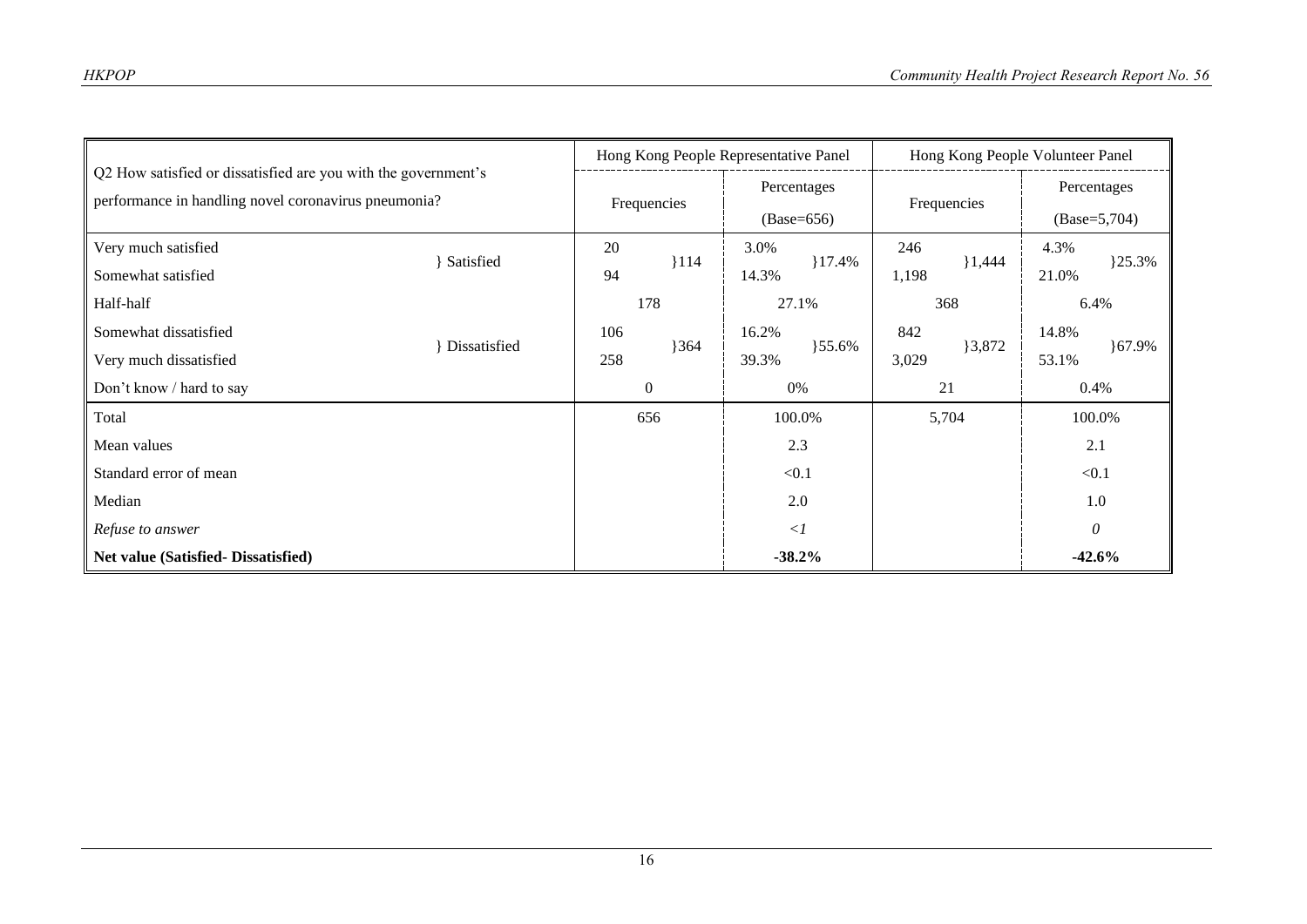|  | Appendix 4: Sample count for each constituency (18 in total) |  |
|--|--------------------------------------------------------------|--|
|  |                                                              |  |

| Rank           | <b>District Council</b> | <b>Hong Kong People Representative Panel</b> | <b>Hong Kong People Volunteer Panel</b> | <b>Total</b> |
|----------------|-------------------------|----------------------------------------------|-----------------------------------------|--------------|
|                | Sha Tin                 | 65                                           | 676                                     | 741          |
| $\mathfrak{2}$ | Eastern                 | 69                                           | 552                                     | 621          |
| 3              | Sai Kung                | 39                                           | 433                                     | 472          |
| 4              | Kwun Tong               | 57                                           | 401                                     | 458          |
| 5              | Yuen Long               | 48                                           | 372                                     | 420          |
| 6              | Tuen Mun                | 46                                           | 336                                     | 382          |
| $\overline{7}$ | Kowloon City            | 41                                           | 299                                     | 340          |
| 8              | Tsuen Wan               | 28                                           | 308                                     | 336          |
| 9              | Kwai Tsing              | 35                                           | 292                                     | 327          |
| 10             | Wong Tai Sin            | 30                                           | 291                                     | 321          |
| 11             | Sham Shui Po            | 25                                           | 284                                     | 309          |
| 12             | Yau Tsim Mong           | 21                                           | 247                                     | 268          |
| 13             | Tai Po                  | 29                                           | 237                                     | 266          |
| 14             | Central & Western       | 17                                           | 228                                     | 245          |
| 15             | Southern                | 25                                           | 214                                     | 239          |
| 16             | North                   | 10                                           | 182                                     | 192          |
| 17             | Wan Chai                | $\,8\,$                                      | 140                                     | 148          |
| 18             | Islands                 | $\tau$                                       | 128                                     | 135          |
|                | <b>Total</b>            | 600                                          | 5,620                                   | 6,220        |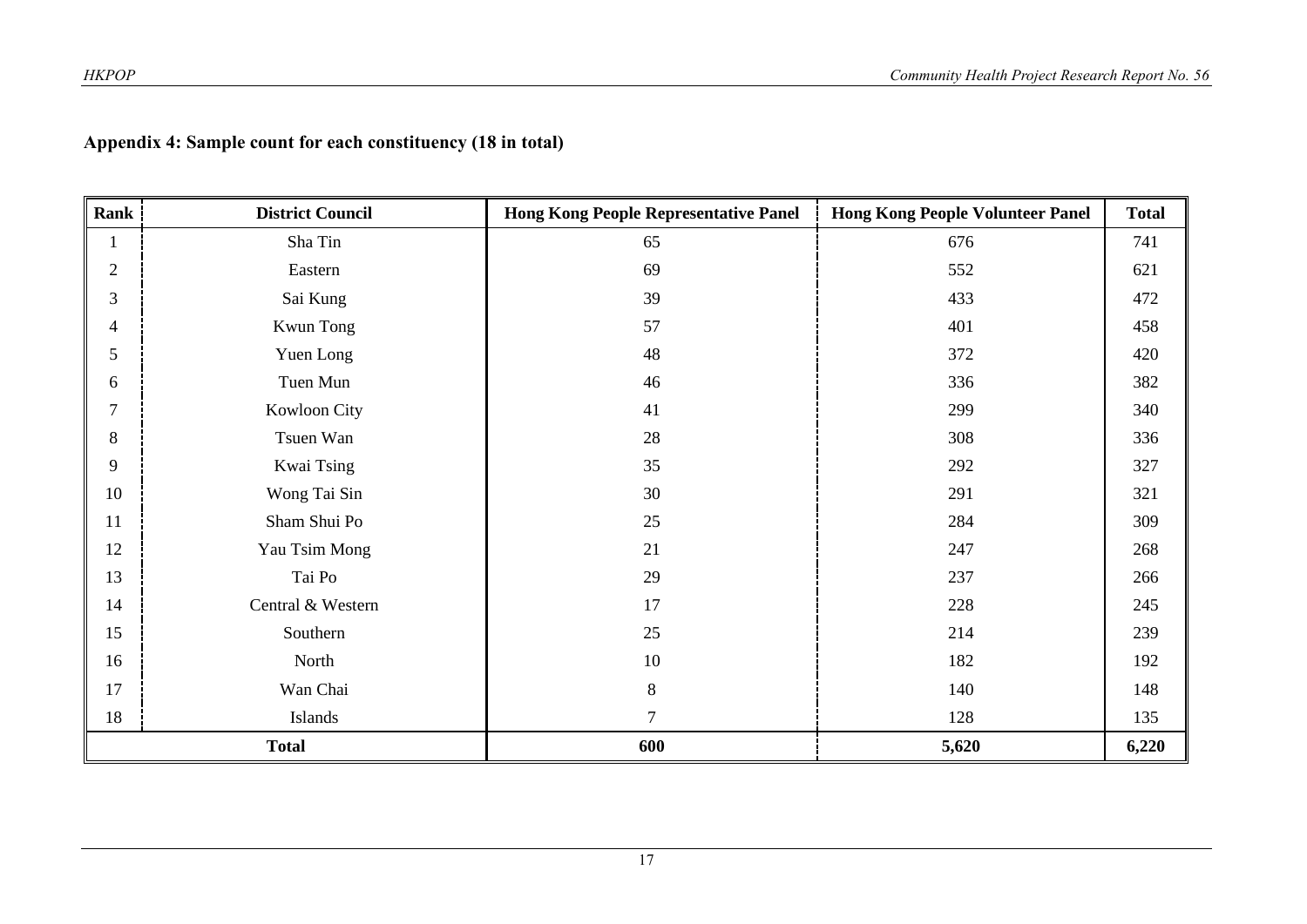# **Appendix 5: Survey questionnaire (12-19/4/2021)**

# **HKPORI: We Hongkongers & Community Health Survey**

Hong Kong Public Opinion Research Institute is politically neutral, we welcome different opinions. All personal data will be kept strictly confidential. You can fill in the questionnaire again at any time to express your latest views, and your last submission will be collated. For enquiries, please email us at panel@pori.hk.

Last updated: xxxx-xx-xx xx:xx

Tentative next update: xxxx-xx-xx

\*Required

## **(Registered member) Panel ID: \***

(Please do not alter the pre-filled ID)

 $\mathcal{L}_\text{max}$  , where  $\mathcal{L}_\text{max}$ 

 $\mathcal{L}_\text{max}$  , where  $\mathcal{L}_\text{max}$ 

**(Registered member) Invitation token: \***

(Please do not alter the pre-filled token)

# **(New member) Please first register as a HKPOP Panel member at**

# **https://www.pori.hk/panel.html?lang=en \***

- $\bigcirc$  Already registered as a member earlier (Please go to the survey platform by clicking on the designated hyperlink sent to you by email)
- $\bigcirc$  Have just registered as a member
- Not yet registered as a member, and will register after completing the survey (Please note: Your response will be removed if you have not yet successfully registered as a member at the time of data analysis)

### **Eligibility Confirmation**

 $\mathcal{L}_\text{max}$ 

### **(New member)**

**Email used / will be used in registration: \***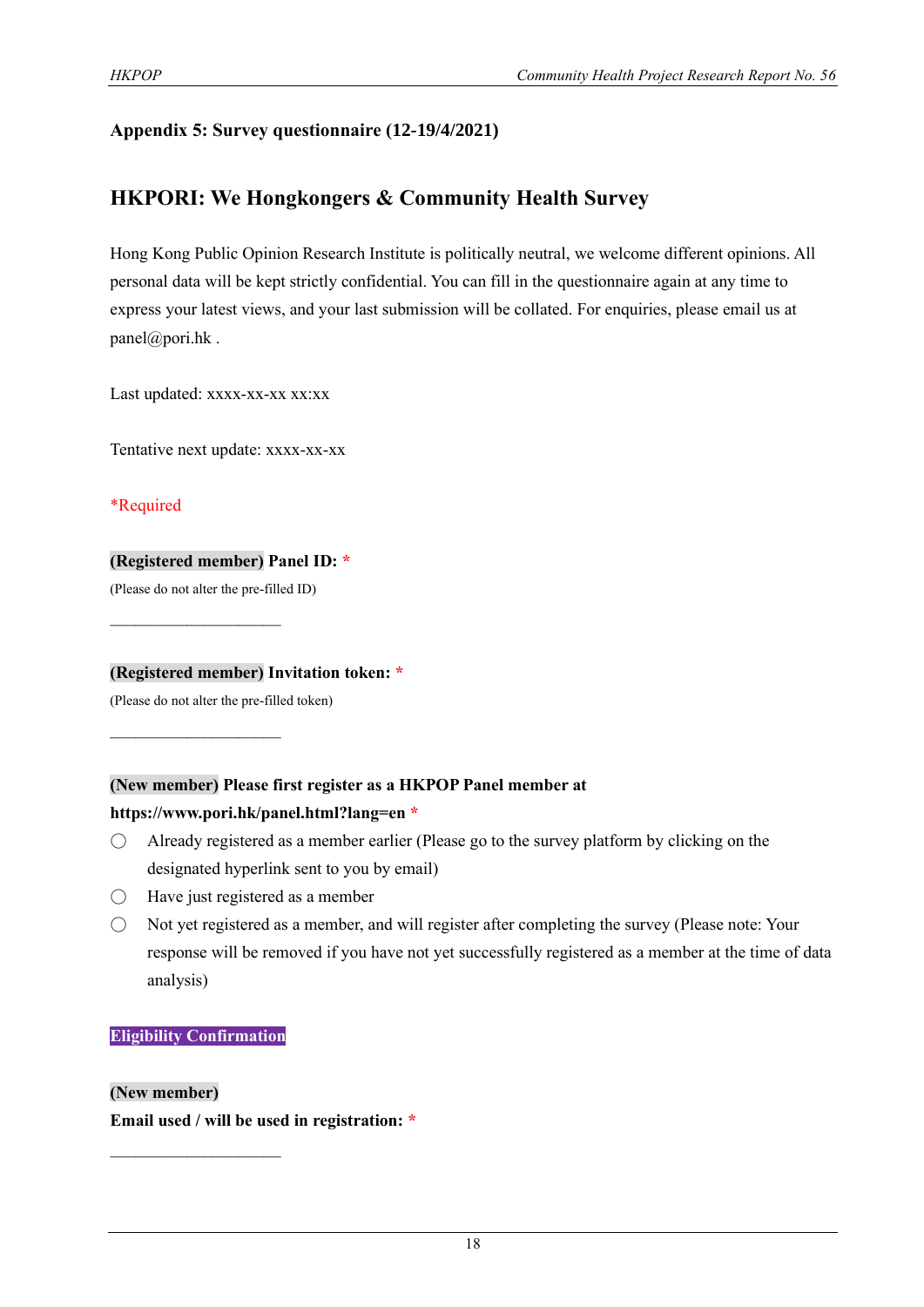## **Are you a Hong Kong resident aged 12 or above? \***

- Yes
- No
- Don't know / hard to say

**Community Health**

# **How likely do you think it is that you will contract novel coronavirus pneumonia over the next one month?**

(Please select the closest answer. If you have another answer, please fill in the last item.)

- 0% chance (Certainly not)
- $\bigcirc$  0.001% chance (1 in 100,000)
- ◯ 0.01% chance (1 in 10,000)
- $\bigcirc$  0.1% chance (1 in 1,000)
- $\bigcirc$  1% chance (1 in 100)
- ◯ 5<sup>%</sup> chance (1 in 20)
- $\bigcirc$  10% chance (1 in 10)
- 15% chance
- 20% chance
- 25% chance
- 30% chance
- 35% chance
- 40% chance
- 45% chance
- $\bigcirc$  50% chance
- $\bigcirc$  60% chance
- 70% chance
- 80% chance
- 90% chance
- 100% chance (Certainly will)
- Don't know / hard to say
- $\bigcirc$  Other: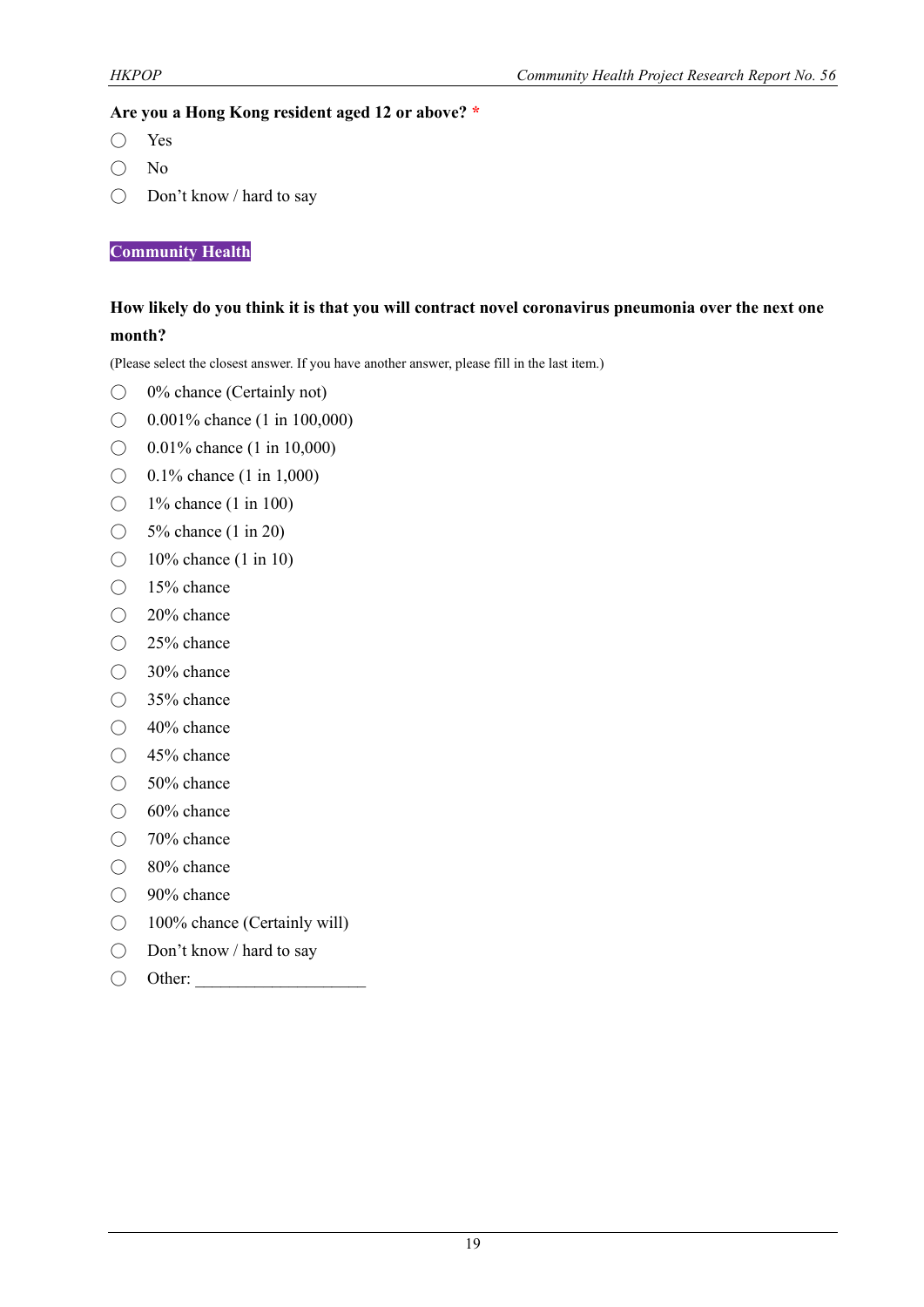### **Community Health**

**What do you think is the appropriate timing to completely lift the regulation prohibiting gatherings of more than a specific number of people in public places under the pandemic?**

(Please select the closest answer; If there is no suitable answer at all, please select "don't know / hard to say".)

- $\bigcirc$  Should completely lift the regulation prohibiting gatherings of more than a specific number of people in public places unconditionally  $\rightarrow$  Skip questions related to this regulation
- Number of recovered cases exceeds newly confirmed cases each day
- $\bigcirc$  Number of newly confirmed cases each day falls to a single digit
- No more newly confirmed local case
- No more newly confirmed local or imported case
- $\bigcirc$  No more newly confirmed local case in L consecutive days (Please input L in the next page)
- $\bigcirc$  No more newly confirmed local and imported case in N consecutive days (Please input N in the next page)
- Don't know / hard to say

#### **Community Health**

**How many consecutive days (the value of L mentioned before) with no more newly confirmed local case do you think there should be before it is appropriate to completely lift the regulation prohibiting gatherings of more than a specific number of people in public places?**

#### **Community Health**

 $\mathcal{L}_\text{max}$  , where  $\mathcal{L}_\text{max}$ 

**How many consecutive days (the value of N mentioned before) with no more newly confirmed local and imported case do you think there should be before it is appropriate to completely lift the regulation prohibiting gatherings of more than a specific number of people in public places?**

# **Community Health**

 $\mathcal{L}_\text{max}$  , where  $\mathcal{L}_\text{max}$ 

 $\mathcal{L}_\text{max}$ 

**How many newly confirmed cases each day should there be before it would be appropriate to prohibit gatherings of more than 2 people?\n[The pandemic should be at its worst; For reference, there are 12 newly confirmed cases on February 23, 2021]** (To opt for "don't know / hard to say", please input 99999)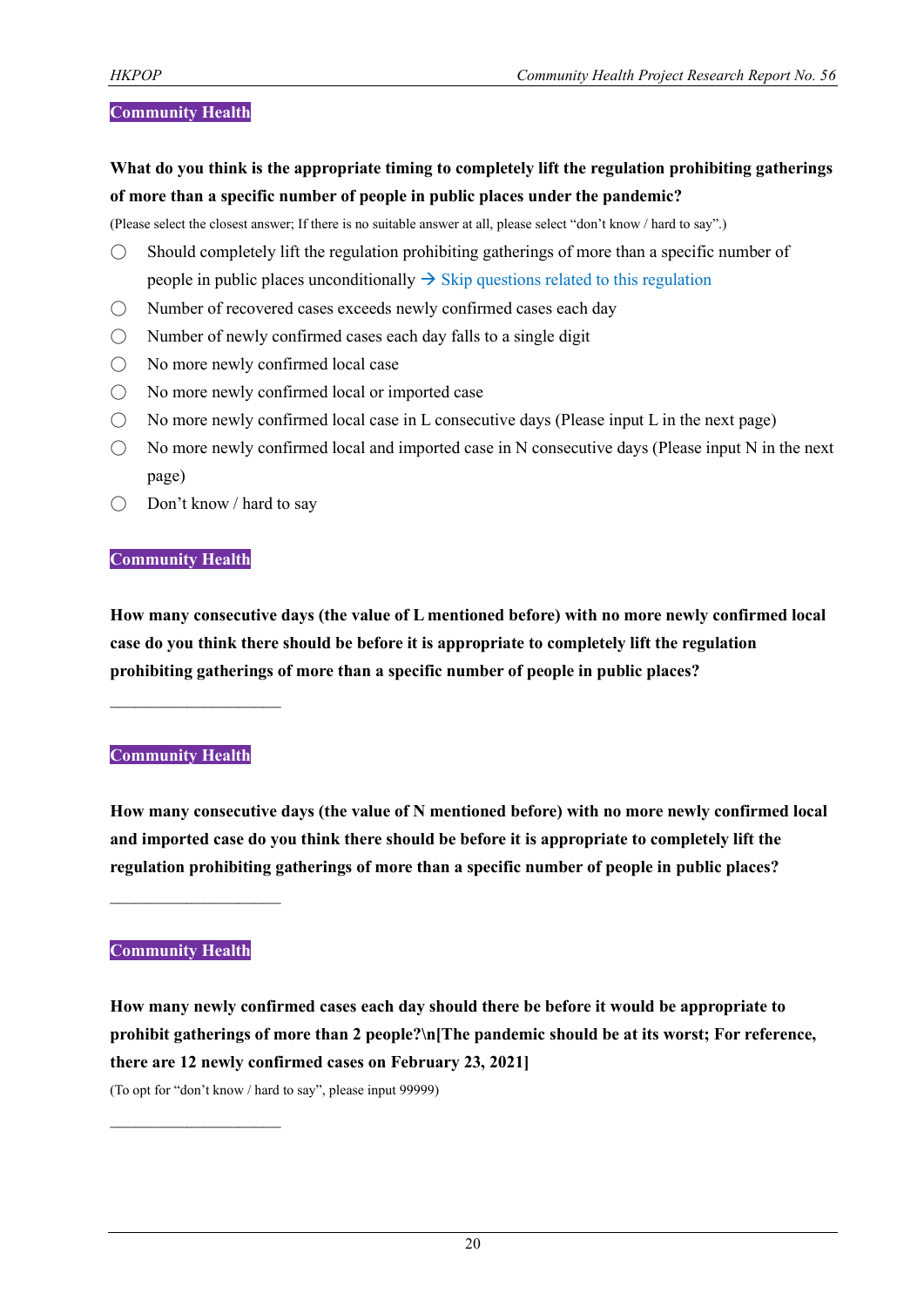**How many newly confirmed cases each day should there be before it would be appropriate to prohibit gatherings of more than 4 people?\n[The number of newly confirmed cases should be fewer than that in the previous question]**

(To opt for "don't know / hard to say", please input 99999)

 $\mathcal{L}_\text{max}$ 

 $\mathcal{L}_\text{max}$ 

**How many newly confirmed cases each day should there be before it would be appropriate to prohibit gatherings of more than 8 people?\n[The number of newly confirmed cases should be fewer than that in the previous question]**

(To opt for "don't know / hard to say", please input 99999)

**How many newly confirmed cases each day should there be before it would be appropriate to prohibit gatherings of more than 16 people?\n[The number of newly confirmed cases should be fewer than that in the previous question]**

(To opt for "don't know / hard to say", please input 99999)

**Please list combinations of [number of cases & number of people allowed in gatherings] that you think is appropriate in the field below:**

### **Other Opinions**

**How satisfied or dissatisfied are you with the government's performance in handling novel coronavirus pneumonia?**

- Very much satisfied
- $\bigcirc$  Somewhat satisfied
- Half-half
- Somewhat dissatisfied
- Very much dissatisfied

 $\mathcal{L}_\text{max}$ 

 $\bigcirc$  Don't know / hard to say

**Please rate on a scale of 0 to 100 your extent of support to the Chief Executive Carrie Lam, with 0 indicating absolutely not supportive, 100 indicating absolutely supportive and 50 indicating halfhalf. How would you rate the Chief Executive Carrie Lam?[For weighting purposes only]**

(To opt for "don't know / hard to say", please input 8888)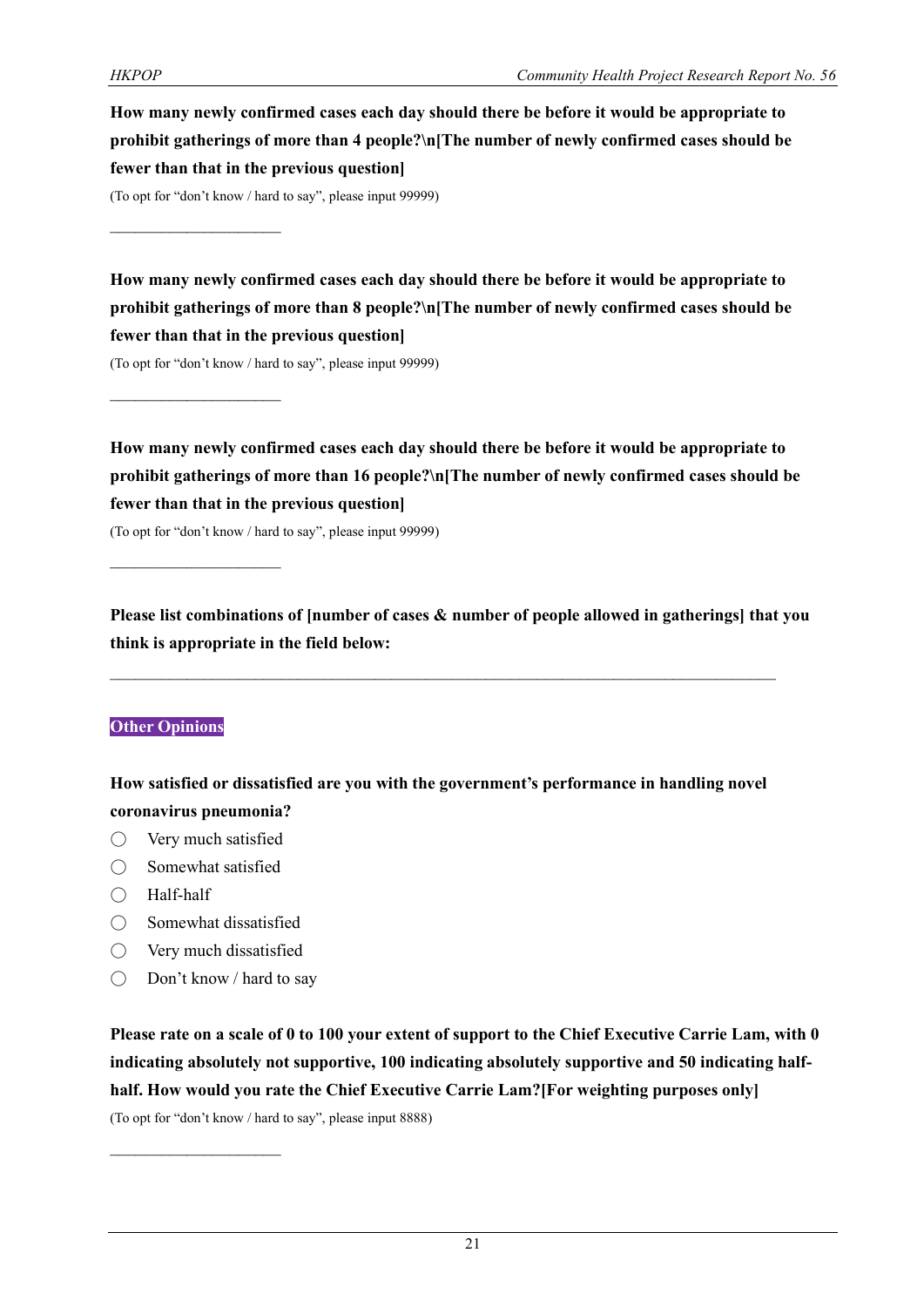## **Generally speaking, how satisfied or dissatisfied are you with the current political condition in**

## **Hong Kong?**

- Very much satisfied
- Somewhat satisfied
- Half-half
- $\bigcirc$  Somewhat dissatisfied
- Very much dissatisfied
- Don't know / hard to say

# **Generally speaking, how satisfied or dissatisfied are you with the current economic condition in Hong Kong?**

- Very much satisfied
- Somewhat satisfied
- Half-half
- Somewhat dissatisfied
- Very much dissatisfied
- Don't know / hard to say

## **Generally speaking, how satisfied or dissatisfied are you with the current livelihood condition in**

## **Hong Kong?**

- Very much satisfied
- Somewhat satisfied
- Half-half
- Somewhat dissatisfied
- Very much dissatisfied
- Don't know / hard to say

### **Other Opinions**

#### **Do you have any survey question to suggest for our surveys?**

(If you do not have any suggestion, please leave this space blank.)

# **Do you have any needs which you want us to forward to your District Councillor or other persons you name here? (Please write down your contacts)**

 $\mathcal{L}_\text{max}$  and  $\mathcal{L}_\text{max}$  and  $\mathcal{L}_\text{max}$  and  $\mathcal{L}_\text{max}$  and  $\mathcal{L}_\text{max}$  and  $\mathcal{L}_\text{max}$ 

 $\mathcal{L}_\mathcal{L} = \{ \mathcal{L}_\mathcal{L} = \{ \mathcal{L}_\mathcal{L} = \{ \mathcal{L}_\mathcal{L} = \{ \mathcal{L}_\mathcal{L} = \{ \mathcal{L}_\mathcal{L} = \{ \mathcal{L}_\mathcal{L} = \{ \mathcal{L}_\mathcal{L} = \{ \mathcal{L}_\mathcal{L} = \{ \mathcal{L}_\mathcal{L} = \{ \mathcal{L}_\mathcal{L} = \{ \mathcal{L}_\mathcal{L} = \{ \mathcal{L}_\mathcal{L} = \{ \mathcal{L}_\mathcal{L} = \{ \mathcal{L}_\mathcal{$ 

(The request you make here is not part of our study, we simply want to bridge people who need help with people who can help.)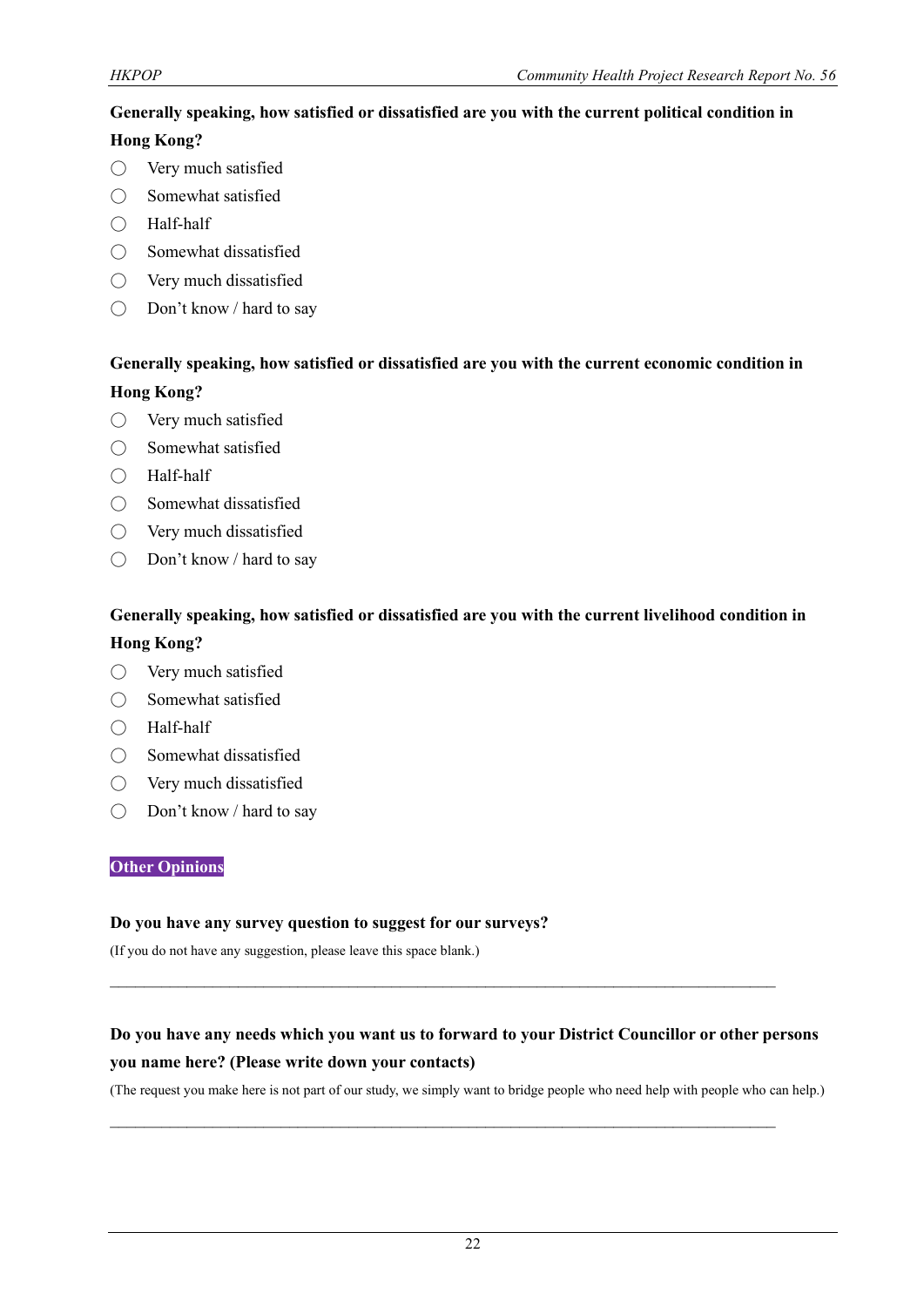## **Personal Information (Registered member)**

**The following section is about personal information, including: gender, age, educational attainment, occupation, political inclination, area of residence, voting behaviour in the 2019 District Council Election. If you have already provided relevant information in the previous PopPanel survey series and have nothing to add or update, you may skip these questions. We will use the past data you provided in this survey series for analysis.**

- $\circ$  I have already provided my personal information, and has nothing to add or update (skip questions on personal information)
- Provide / update personal information now

### **Personal Information**

#### **Gender**

- Male
- Female
- Other

## **Age**

### **Age range**

(If prefer not to provide exact age)

- $O$  12 14
- $\bigcirc$  15 17
- $\bigcirc$  18 19
- $\bigcirc$  20 24
- $O$  25 29
- $\bigcirc$  30 34
- $\bigcirc$  35 39
- $\bigcirc$  40 44
- $\bigcirc$  45 49
- $\bigcirc$  50 54
- $\bigcirc$  55 59
- $\bigcirc$  60 64
- $\bigcirc$  65 69
- 70 or above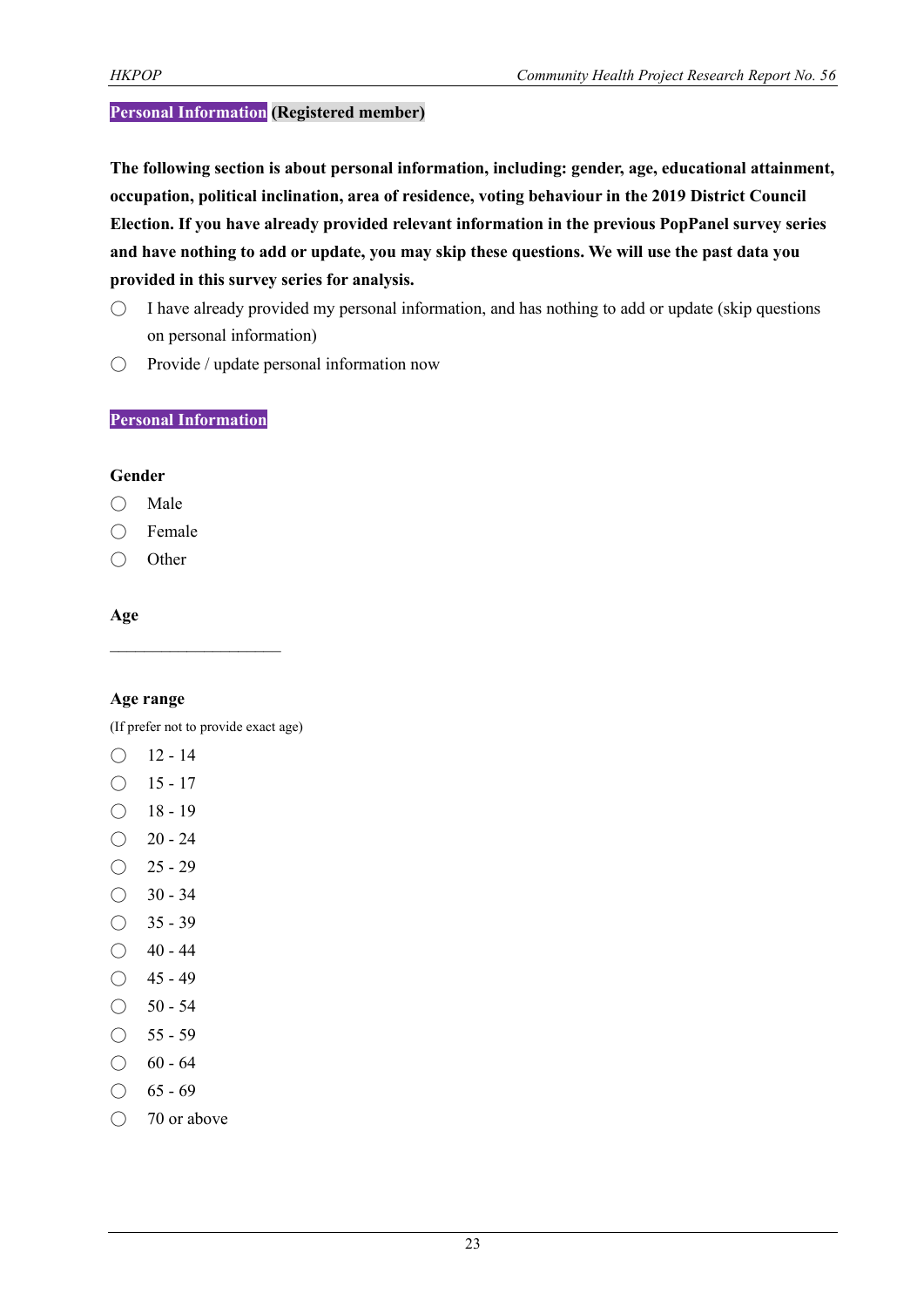#### **Educational attainment**

(The highest level attended, regardless of whether you have completed the course, including what you are attending)

- $\bigcirc$  Primary or below
- $\bigcirc$  Lower secondary (Secondary 1 to 3)
- $\bigcirc$  Upper secondary (Secondary 4 to 7 / DSE / Yi Jin)
- Tertiary: non-degree course (including diploma / certificate / sub-degree course)
- Tertiary: bachelor degree course
- Tertiary: postgraduate school or above

#### **Occupation**

(Owner / self-employed / freelance / part time / civil servant are not valid answers, please answer according to the job nature or content)

- Administrator and professional
- Clerical and service worker
- Production worker
- Student
- Home-maker / housewife
- Retired person
- Unemployed / between jobs / other non-employed
- $\bigcirc$  Other:

### **Which of the following best describes your political inclination?**

- Localist
- Pro-democracy camp
- Centrist
- Pro-establishment camp
- $\bigcirc$  No political inclination / politically neutral / do not belong to any camp
- Don't know / hard to say
- $\bigcirc$  Other: